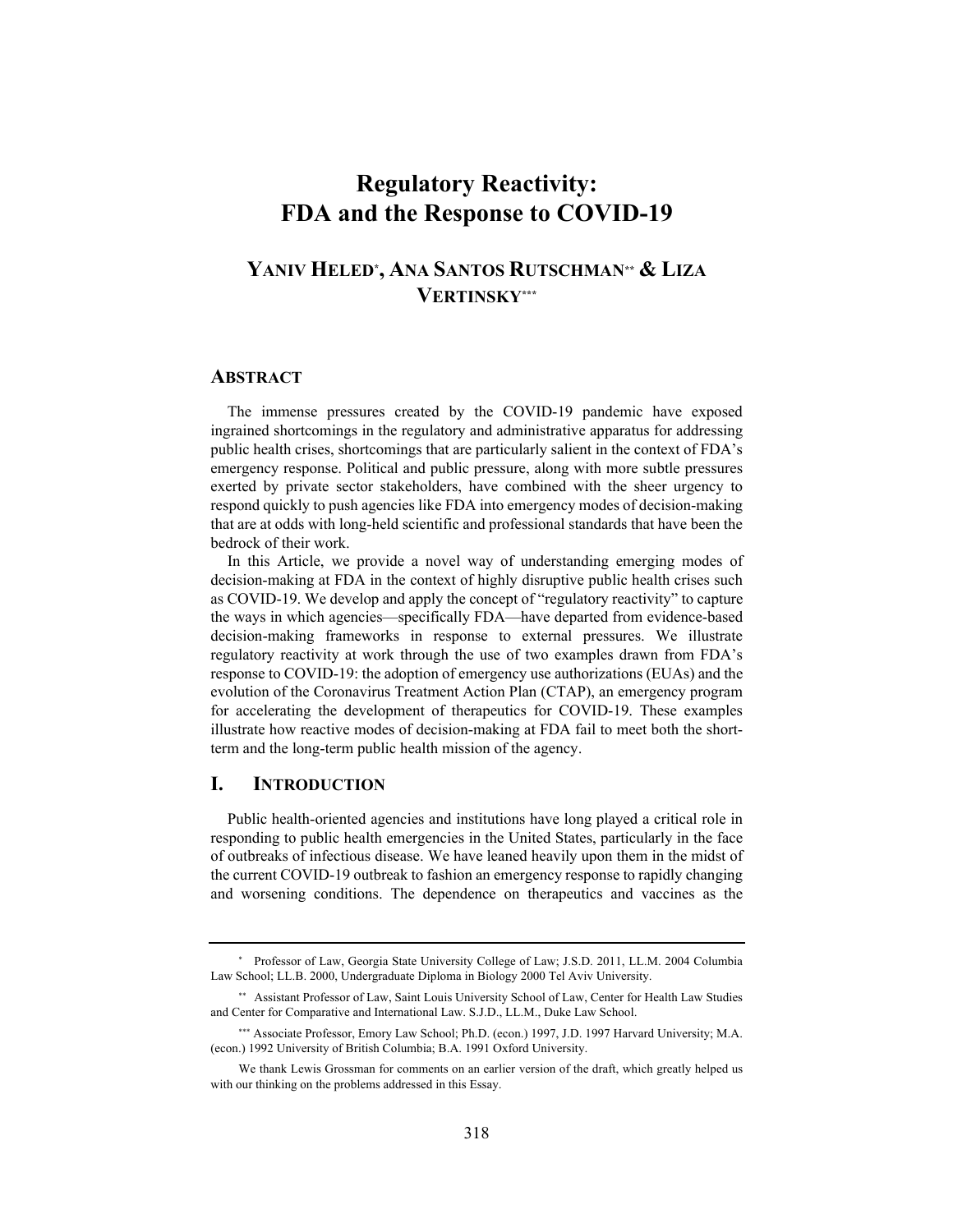ultimate way of overcoming the pandemic has created an extreme stress test for the U.S. Food and Drug Administration (FDA) in particular, placing it at the forefront of emergency response. This Article argues that the immense pressures created by the COVID-19 pandemic have exposed ingrained shortcomings in the regulatory and administrative apparatus for addressing public health crises, shortcomings that are particularly salient in the context of FDA's emergency response. Political and public pressure, along with more subtle pressures exerted by private sector stakeholders, have combined with the sheer urgency to respond quickly to push agencies like FDA into emergency modes of decision-making that are at odds with long-held scientific and professional standards that have been the bedrock of their work.

In this Article, we provide a novel way of understanding emerging modes of decision-making at FDA in the context of highly disruptive public health crises. We develop and apply the concept of "regulatory reactivity" to capture the ways in which agencies—specifically  $FDA<sup>1</sup>$ —have departed from evidence-based decision-making frameworks in response to external pressures. We use two main areas of FDA's response to COVID-19 as case studies of regulatory reactivity. The first is the adoption of emergency use authorizations (EUAs) in certain cases as a mechanism to authorize the administration of unapproved drugs, vaccines, and other types of medical products needed in situations of emergency.2 The second is the evolution of the Coronavirus Treatment Action Plan (CTAP), an emergency program for accelerating the development of therapeutics for COVID-19. The Article shows how reactive modes of decision-making at FDA fail to meet both the short-term and the long-term public health mission of the agency.

The Article proceeds as follows. In Part II, we develop the concept of regulatory reactivity and delineate the conceptual and practical differences between what we term "reactive modes" of decision-making and non-reactive decision-making modes that keep the agency anchored in evidence-based procedures. In Part III, we use two short case studies of FDA decision-making to illustrate regulatory reactivity and its consequences. In Part IV, we argue that the existing administrative law framework is ill-equipped to redress the departures from evidence-based decision-making that occur in a state of regulatory reactivity. We conclude by suggesting that greater agency accountability and independence are essential to curtail reactivity in response to public health emergencies. This Article shows why achieving this goal is critical, leaving the debate over how to achieve it, or at least move closer towards it, for further discussion.

# **II. REGULATORY REACTIVITY**

An effective response to public health emergencies in the United States is dependent on regulatory agencies like FDA or Centers for Disease Control and Prevention (CDC) making evidence-based public health decisions even in the midst of a crisis. By making decisions that reflect a careful, scientifically grounded balancing of short and long-

<sup>1</sup> We explore further embodiments of regulatory reactivity in other agency settings in forthcoming work.

<sup>2</sup> *See Emergency Use Authorization*, U.S. FOOD & DRUG ADMIN. (May 5, 2021), https://www.fda.gov/emergency-preparedness-and-response/mcm-legal-regulatory-and-policy-framework/ emergency-use-authorization [perma.cc/6QBB-J3FJ]; *Emergency Use Authorization for Vaccines Explained*, U.S. FOOD & DRUG ADMIN. (Nov. 20, 2020), https://www.fda.gov/vaccines-blood-biologics/ vaccines/emergency-use-authorization-vaccines-explained [perma.cc/2UEP-FJ85].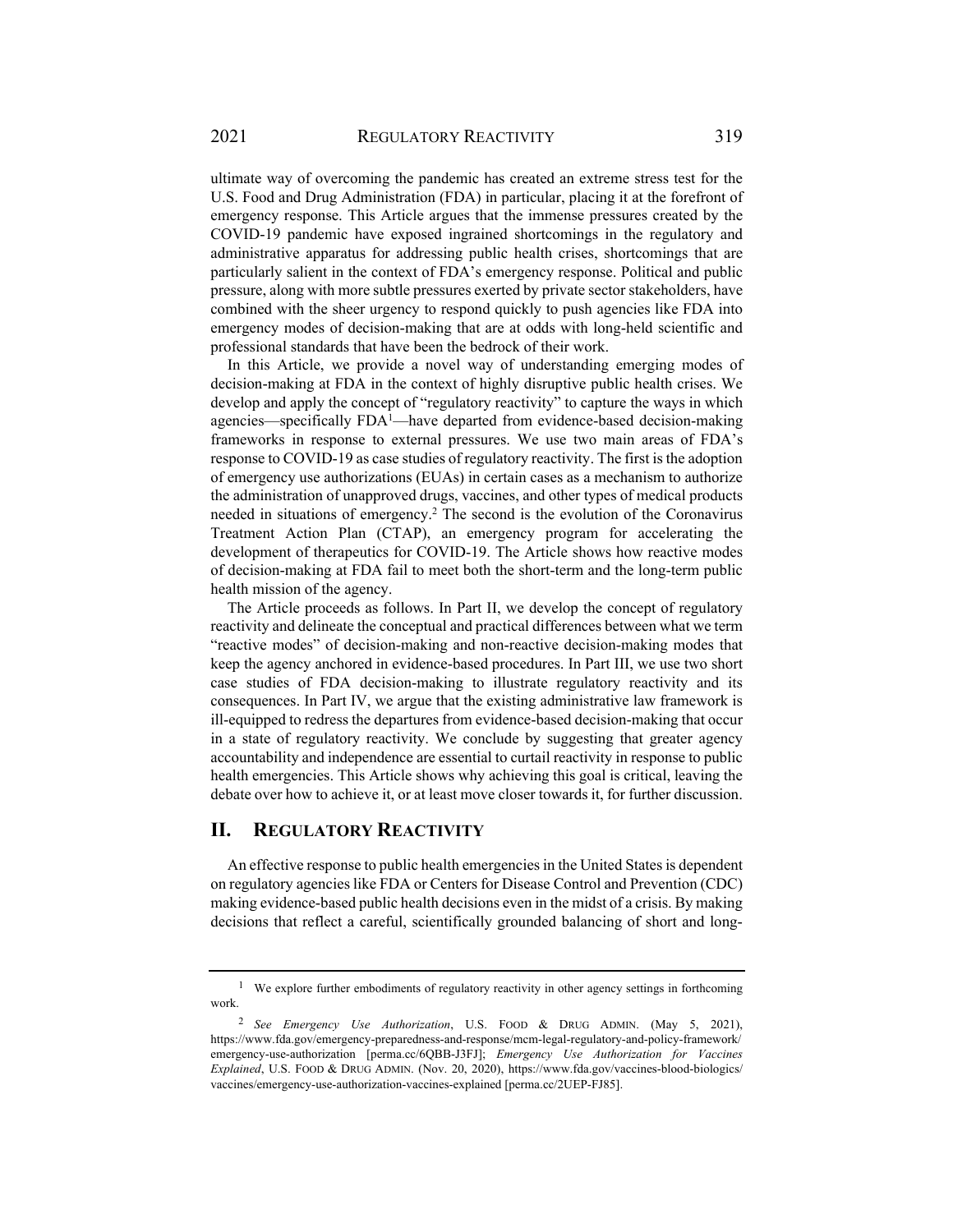term public health risks and benefits based on reliable data, these agencies give us some measure of trust that the outcomes will further public health goals. When this decision-making process is affected by external interests or political and public pressures, there is no guarantee that the resulting agency decisions will yield net public health benefits. The concept of regulatory reactivity is intended to capture a shift in agency decision-making processes that appear as formally compliant with both legal frameworks and long-held regulatory postures while at the same time departing from these regulatory standards. In the context of emergency decision-making at FDA, it captures a departure from data-driven and evidence-based criteria that is at odds with the public health-oriented mission of the agency.

As a general proposition, regulatory agencies that have been tasked with various facets of protecting public health often operate at the intersection of precautionary frameworks designed to minimize risks and public benefit frameworks designed to support and encourage innovative public health solutions. A large legal and administrative structure has evolved over time to enable these agencies to arrive at scientifically informed decisions about public health responses through preestablished and routinely applied decision-making principles and procedural channels. Expected costs, risks, and benefits of advancing a particular guideline or new technology are carefully considered and balanced within a principle-based framework designed to meet both short- and long-term public health needs. These decisionmaking mechanisms are not monolithic, but rather encapsulate different risk-benefit approaches across the administrative state. They evolve over time in response to technological and scientific developments.<sup>3</sup> They have built-in structures that bring flexibility into regulatory review processes and allow regulators to expedite these processes when exceptional circumstances justify a departure from standard review. While the standards that emerge from this principle-based framework will shift to reflect the exigencies of each situation, the principles themselves are not subject to change. The unchanging foundation of public health principles protects the integrity of the decision-making process and its attachment to evidence-based reasoning.

When acting in its role as gatekeeper for the approval of new drugs and vaccines, FDA operates squarely at this intersection of precautionary frameworks designed to minimize risk and innovation frameworks designed to support the expeditious development of welfare-enhancing technologies to meet public health needs. As the COVID-19 pandemic has illustrated, speeding up the development and approval of drugs or other products for which there is an immediate need can constitute an important tool to improve public health and promote other public interest goals, but only where safety and efficacy are adequately addressed.

Expedited regulatory decisions can further the public interest. In the case of agencies like FDA, they can further public health goals by making certain regulated products available to patients sooner than under standard review. But expedited regulatory decisions come at a cost: they typically use data sets that are less robust

<sup>&</sup>lt;sup>3</sup> For instance, the Kefauver-Harris Amendments, also known as the 1962 Drug Amendments to the Federal Food, Drug, and Cosmetic Act, were introduced in response to shortcomings detected in the drug review process, introducing, inter alia, a requirement that drug sponsors submit "substantial evidence" of the efficacy of their product before bringing them to market. *See generally* Drug Amendments of 1962, Pub. L. No. 87-781, 76 Stat. 781 (codified at 21 U.S.C. § 355(d)). Elsewhere in the administrative state, the National Environmental Policy Act of 1969 introduced a requirement that federal agencies submit environmental assessments and environmental impact statements before undertaking certain types of actions. *See* Pub. L. No. 91-190, 83 Stat. 852 (codified at 42 U.S.C. § 4321 *et seq*.).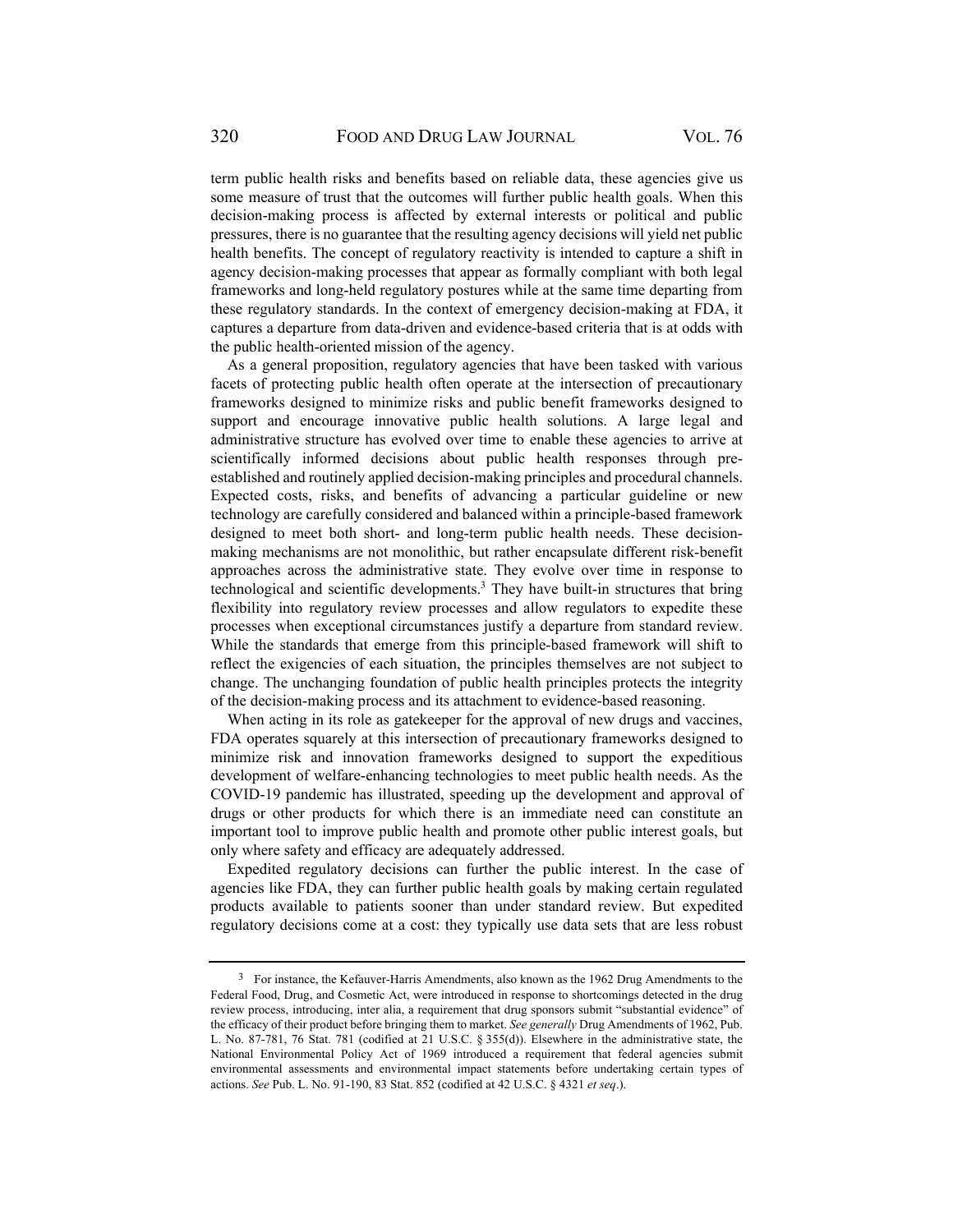than data submitted at the end of standard studies or research and development (R&D) processes. Under standard modes of agency decision-making, expedited regulatory pathways weigh the costs of less robust evidence against the benefits of speed, producing expedited decisions that are based on a risk-benefit analysis performed in light of available data.<sup>4</sup> While standards of review are lowered,<sup>5</sup> the law continues to place stringent obligations on regulators: even under a lesser standard of review. Agencies must rely on scientifically sound data as they perform a risk-benefit analysis, demand and monitor the ongoing production of additional data, and revoke any authorizations or approvals if necessary.<sup>6</sup> In this way, under situations of extraordinary need, regulatory agencies can depart from standard regulatory modes of review to respond nimbly to pressing circumstances without departing from their basic principles of decision-making. When agencies are operating in ways that are consistent with their missions, decisions entailing a departure from usual standards constitute principled departures, consistent with the gatekeeping and/or public health mission of these agencies.

In stark contrast, the phenomenon we document in this Article, and which we term regulatory reactivity, occurs when there is a setting-aside of agency procedures, expertise, and priorities, often under the guise of regulatory nimbleness. Instead of applying the appropriate standard, an agency is driven by a particular result it seeks to achieve, often in pursuit of short-term goals. Rather than reaching a decision on the basis of a pre-established standard, the agency uses the standard as a shield to protect its choice. In some cases, it uses the flexibility afforded by an expedited pathway to issue an authorization or approval when, in light of available data and guiding principles, such authorization or approval should not be issued.

We define regulatory reactivity as a mode of agency decision-making that occurs: 1) when an agency does not adhere to predetermined principles, standards, and/or operative procedures in reaching its decision; 2) in direct reaction to pressure, whether internal or external, political or non-political;<sup>7</sup> 3) resulting in the furtherance of shortterm agendas rather than public health goals. Essentially, regulatory reactivity occurs when some form of pressure drives the decision-making process, with agency standards and evidence used ex post to justify the adoption of a particular decision.

<sup>5</sup> *See infra* Section III.B.

<sup>&</sup>lt;sup>4</sup> Outside the context of situations of emergency, FDA has four pathways through which it may speed up regulatory review of qualifying drugs. *See Fast Track, Breakthrough Therapy, Accelerated Approval, Priority Review*, U.S. FOOD & DRUG ADMIN. (Feb. 23, 2018), https://www.fda.gov/patients/learn-aboutdrug-and-device-approvals/fast-track-breakthrough-therapy-accelerated-approval-priority-review

<sup>[</sup>perma.cc/7RP5-MTTP]. The agency attempts to take action for drugs qualifying for "priority review" within six months from application, as opposed to the average twelve months it normally takes to complete drug review. *Id.; see also* Milena Lolic, Professional Affairs and Stakeholder Engagement, U.S. Food & Drug Admin., Presentation on NDA at the FDA, https://www.fda.gov/media/105012/download [https://perma.cc/TP66-X675]*.* "Fast track" designation is available for "drugs [that] treat serious conditions and fill an unmet medical need." *Fast Track*, *supra*. "Breakthrough therapy" designation is available for drugs that "may demonstrate substantial improvement over available therapy," and "accelerated approval" designation is available for drugs treating "serious conditions that filled an unmet medical need to be approved based on a surrogate endpoint." *Id.*

<sup>6</sup> *See, e.g.*, 21 U.SC. § 360bbb-3 (establishing the standard for authorization of unapproved drugs and vaccines, which constitutes a lower standard than the one applicable to full FDA approval of a drug or vaccine).

<sup>7</sup> External, non-political sources of pressure may include, for example, patients and patient groups and industry stakeholders.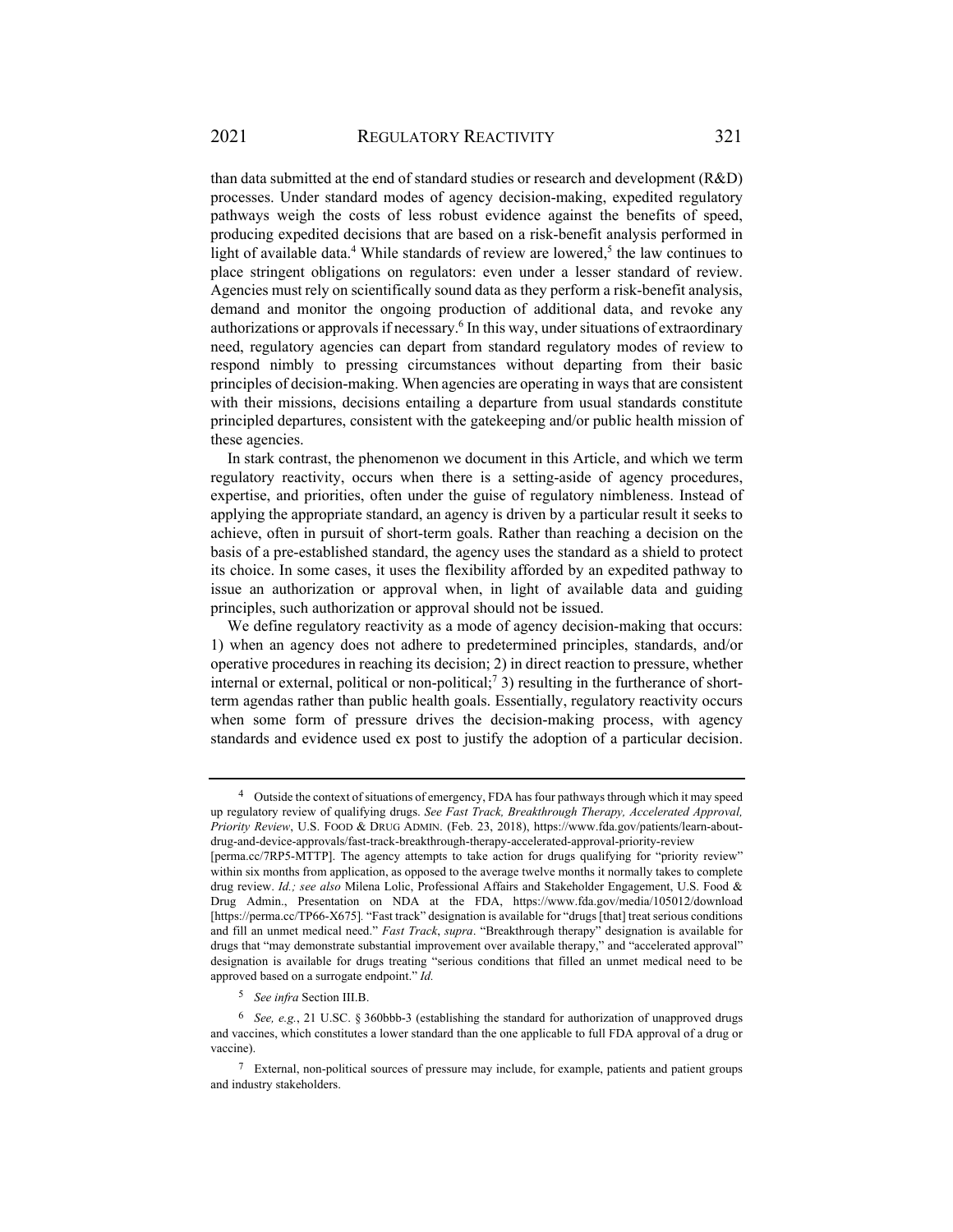Factors extraneous to the mission of the agency displace evidence-based reasoning in reaching a decision, and evidence is used selectively ex post to justify the decision reached—or even, as in one case document below, data is overstated in support of a regulatory decision.<sup>8</sup>

There are two basic problems with reactive modes of regulatory decision-making within our current administrative law framework, the first relating to an undermining of public health goals in the decision-making process, and the second highlighting limitations of the existing legal framework to address reactivity.

First, when external pressures replace scientific evidence-based decision-making, the resulting decisions often undermine both short- and long-term public health goals. The term "reactivity" captures what is often an abrupt departure from standard agency procedures, priorities, and norms in response to external pressures in a manner that deemphasizes, undermines, or sets aside agency discretion and expertise. In so doing, reactivity undermines the bedrock of the justification for having administrative agencies in the first place. In the context of health-oriented agencies, we argue that such a departure is particularly problematic because it unmoors the decision from its likely consequences for public health, aligning decisions with special interests rather than with likely health outcomes. Reactive modes of decision-making translate into decisions that fail to capture the true costs, risks, and benefits (or lack thereof) of a given marketing authorization or approval. These decisions may result in potentially detrimental effects to public health and, as observed during the COVID-19 pandemic, risk of alienating public trust in the decision-making processes adopted by the agency.

Second, while this potential unmooring of decisions from evidence-based assessment of consequences might appear balanced by the existence of corrective mechanisms in administrative law, we further argue that reactive modes of decisionmaking fall through the cracks of existing legal frameworks. Existing review frameworks allow for agency discretion in fashioning urgent responses to rapidly changing problems. While recognizing the need for flexibility, we argue that the existing body of administrative law does not account for gray areas in actual responses during emergency situations when complex areas of science and law are involved. Reactive decisions generally do not rise to the level that would prompt a court to set them aside—as is the case of decisions covered by the application of the arbitrary and capricious standard<sup>9</sup>—because the agency can provide seemingly credible justifications for the adoption of a given measure.<sup>10</sup> Finding ex post justifications is particularly easy in the context of a public health emergency, where agencies are afforded more discretion and flexibility to meet emergency needs.

Reactivity is thus likely to fall within the gray zone in the spectrum of agency decision-making that escapes legal review, particularly in emergency contexts. When operating in reactivity mode, agency decisions and actions are lacking in evidentiary

<sup>8</sup> *See infra* Section III.B (surveying the emergency authorization on COVID-19 convalescent plasma).

<sup>9 5.</sup> U.S.C. § 706(2)(A). *See, e.g.*, Nat. Res. Def. Council v. EPA, 966 F.2d 1292, 1297 (1992).

<sup>10</sup> *See, e.g.*, U.S. FOOD & DRUG ADMIN., *FDA Issues Emergency Use Authorization for Convalescent Plasma as Potential Promising COVID–19 Treatment, Another Achievement in Administration's Fight Against Pandemic* (Aug. 23, 2020), https://www.fda.gov/news-events/press-announcements/fda-issuesemergency-use-authorization-convalescent-plasma-potential-promising-covid-19-treatment [perma.cc/Y3 UW-ZFNW] (grounding the emergency use authorization for convalescent COVID-19 plasma on "extensive review of the science and data." The data used in this instance, as well as the significance of the data as presented by FDA, were quickly challenged by public health experts). *See also infra* Section III.B.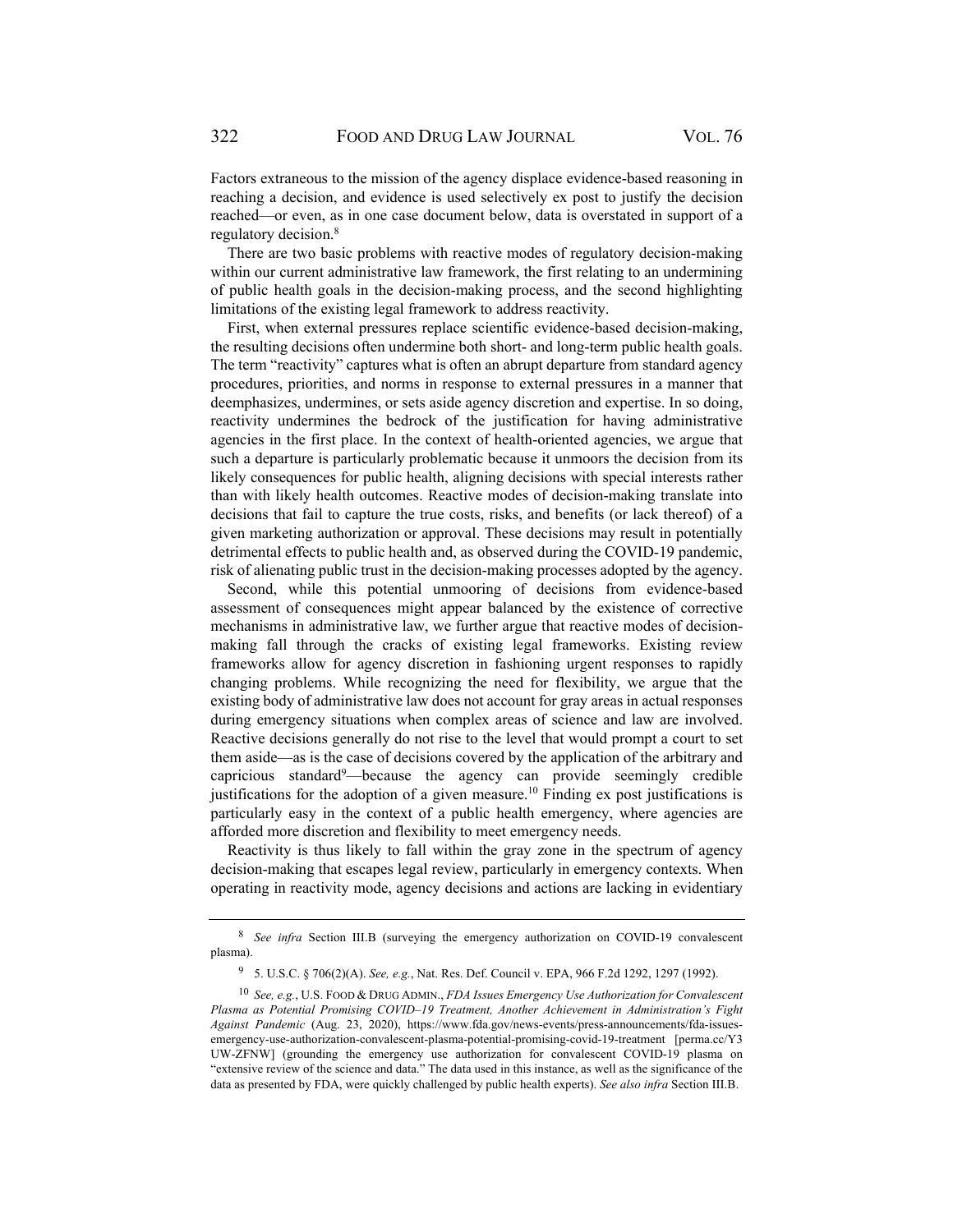support, reliability, accountability, and fairness, and are easily prone to conflicts of interest. The concept of reactivity encompasses responses to problems—and in the case of FDA, public health problems—that are aligned with interests, agendas, or goals that are not the ones the agency should be pursuing. The resulting departure from public health goals is difficult to challenge and rectify, given the agency's ability to justify its decision ex post through selective use of reasoning that meets current legal standards of administrative review.

In the following section, the Article illustrates the concept of regulatory reactivity by providing short case studies of FDA's involvement in the response to the COVID-19 pandemic. While we focus on examples that have arisen during the current emergency, we suggest that reactivity is an ongoing challenge that is limited to neither pandemics nor emergencies.

# **III. REGULATORY REACTIVITY AT FDA**

*"FDA is a regulator. As a regulator, FDA's responsibility is to ensure the safety of consumers by rigorously evaluating the evidence about the benefits and risks of medical products. . . . Each action FDA has taken for COVID-19 is grounded in the Agency's commitment to scientific integrity and regulatory independence, to deliver on our mission of protecting and promoting the public health."*<sup>11</sup>

*"At risk is the FDA's ability to make the independent, science-based decisions that are key to combating the pandemic and so much more."*<sup>12</sup>

COVID-19 has increased both the salience and the magnitude of regulatory reactivity at FDA. In addition, it has showcased how administrative law and the checks and balances traditionally placed on regulatory agencies do not redress instances of departures from long-established standards and procedures despite significant flaws in agency decision-making. The following two case studies of FDA decision-making illustrate regulatory reactivity and its consequences. They describe ways in which FDA, while appearing to respond in an expeditious fashion to the heightened public health challenges posed by the pandemic, has instead been reacting to highly idiosyncratic factors, instrumentalizing existing procedures in pursuit of extraneous agendas. We begin by examining the most prominent example of reactivity, exploring the different instances in which FDA has resorted or considered resorting to EUAs during the COVID-19 pandemic. We then examine a more subtle and difficult to detect form of reactivity evidenced in the establishment of the Coronavirus Treatment Action Plan (CTAP) and its relationship to the Accelerating COVID-19 Therapeutic Interventions and Vaccines (ACTIV) Partnership.

<sup>11</sup> Anand Shah, Deputy Comm'r for Med. & Sci. Affairs, *Remarks on FDA Leadership to Accelerate the Recovery from COVID-19 to the Alliance for Health Policy*, U.S. FOOD & DRUG ADMIN. (Aug. 20, 2020), https://www.fda.gov/news-events/speeches-fda-officials/remarks-fda-leadership-accelerate-recov ery-covid-19-alliance-health-policy-08202020-08202020 [perma.cc/ZDJ6-ZHEN].

<sup>&</sup>lt;sup>12</sup> Robert Califf, Scott Gottlieb, Margaret Hamburg, Jane Henney, David Kessler, Mark McClellan & Andy von Eschenbach, Opinion, *7 Former FDA Commissioners: The Trump Administration is Undermining the Credibility of the FDA*, WASH. POST, Sept. 29, 2020.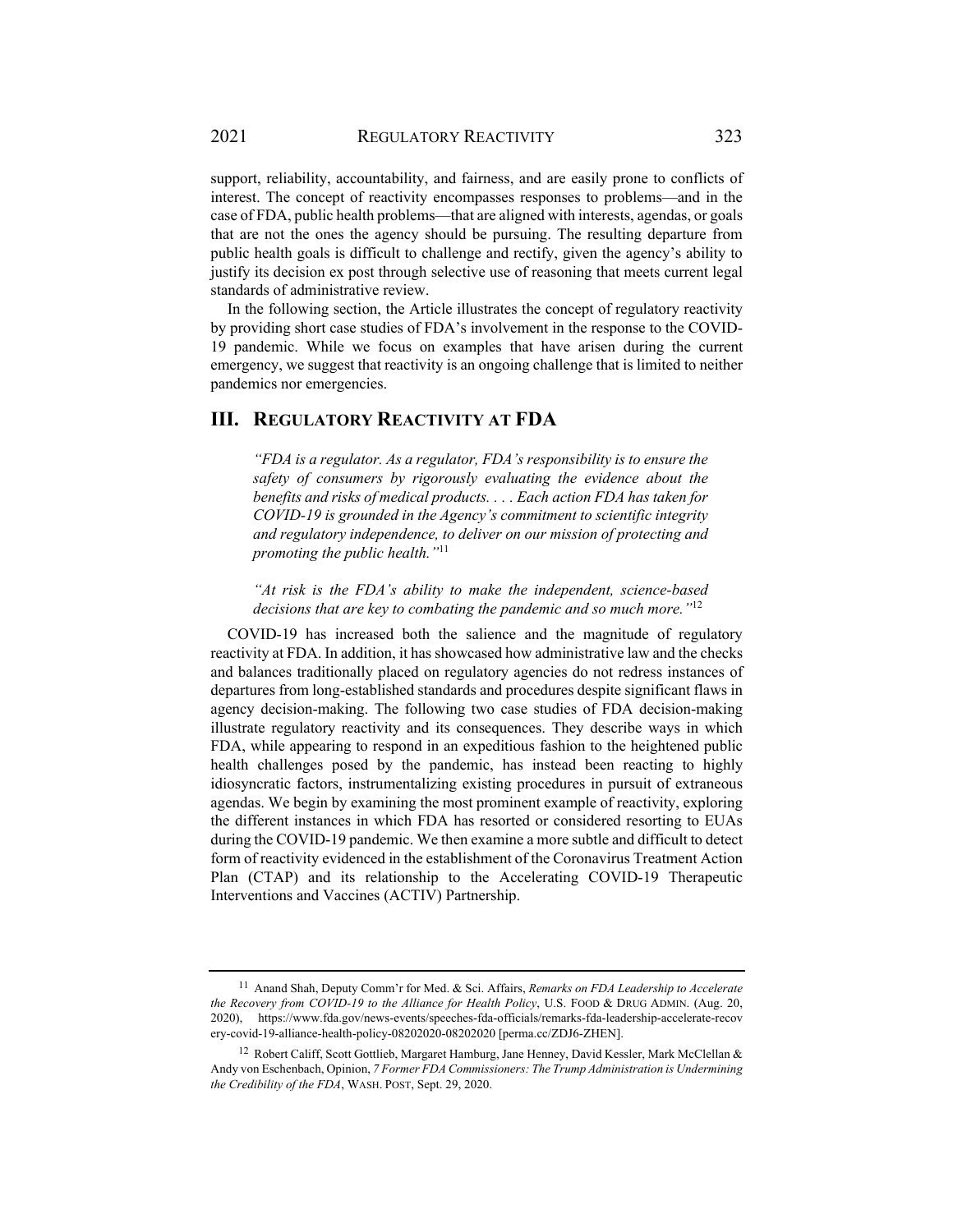## *A. Emergency Use Authorizations (EUAs)*

The EUA pathway was established in the aftermath of 9/11 as a mechanism for FDA to authorize the use of unapproved FDA-regulated products, as well as unapproved uses of approved products, during public health emergencies.13 Rather than waiting for comprehensive data supporting an application for full approval, EUA legislation gives the agency the authority to examine earlier datasets indicative of the likelihood of efficacy of a product and, if FDA concludes that existing data demonstrates that such a likelihood exists and that the potential benefits of use of the product outweigh the potential and known risks, authorize the use of the product in limited contexts while the emergency is ongoing, while continuing the evaluation of the product.<sup>14</sup> The EUA pathway thus seeks to balance the need to respond to extraordinary challenges posed by public health crises with the core gatekeeping functions of FDA as a regulator of drugs and other medical products.

FDA first used the EUA pathway in 2005 during the anthrax scare,<sup>15</sup> and has revisited it during other public health crises, most recently in connection with the Ebola, Zika, and COVID-19 outbreaks.16 The temporary authorization triggered by an EUA is based on a standard of review that is different from the one applicable to the review of products being considered for full approval. Typically, the sponsor of a drug or vaccine being considered for full approval must submit "substantial evidence" that the product is both safe and effective.<sup>17</sup> By contrast, in order to gain authorization under the EUA pathway, the data submitted by the sponsor need only show that "it is reasonable to believe" that the product "may be effective."18 Importantly, even though the approval standard for EUAs is significantly lower than for full approval, it is a standard nonetheless. Moreover, the EUA pathway was established in primary legislation which insisted on the need for data-driven decision-making—the touchstone of every regulatory pathway for bringing drugs and other medical products to market.19 While it is possible to argue that the standard itself can be too easily misused,20 it is important to recognize that this lesser standard still binds FDA to a data-driven decision-making process. FDA has nonetheless departed from that

<sup>17</sup> *See* 21 U.S.C. § 351(a)(2); 42 U.S.C. § 262(a)(2)(C)(i)(I).

18 21 U.S.C. § 360bbb–3.

19 21 U.S.C. § 360bbb–3(c) (listing the criteria for the issuance of an emergency use authorization).

<sup>13 21</sup> U.S.C. § 360bbb-3; *see also* Stuart L. Nightingale, Joanna M. Prasher & Stewart Simonson, *Emergency Use Authorization (EUA) to Enable Use of Needed Products in Civilian and Military Emergencies, United States*, 13 EMERGING INFECTIOUS DISEASES 1046 (2007), https://pubmed.ncbi.nlm. nih.gov/18214177/ [https://perma.cc/5B38-MGUF].

<sup>14</sup> *Id.*; *see also Emergency Use Authorization*, U.S. FOOD & DRUG ADMIN. (July 9, 2021), https://www.fda.gov/emergency-preparedness-and-response/mcm-legal-regulatory-and-policy-framework/ emergency-use-authorization [https://perma.cc/L44V-FWY9].

<sup>15</sup> *See* Authorization of Emergency Use of Anthrax Vaccine Adsorbed for Prevention of Inhalation Anthrax by Individuals at Heightened Risk of Exposure Due to Attack With Anthrax, 70 Fed. Reg. 5452 (Feb. 2, 2005), https://www.federalregister.gov/documents/2005/02/02/05-2028/authorization-of-emerg ency-use-of-anthrax-vaccine-adsorbed-for-prevention-of-inhalation-anthrax-by [https://perma.cc/R3CB-LEE7].

<sup>16</sup> *See* Nightingale et al., *supra* note 13, at 1050.

<sup>20</sup> *See, e.g.*, Sarah Zhang, *What the 'Emergency' Blood-Plasma Debacle Reveals*, THE ATLANTIC (Aug. 26, 2020), https://www.theatlantic.com/health/archive/2020/08/the-emergency-use-loophole/615 679/ [perma.cc/77NA-UKVX].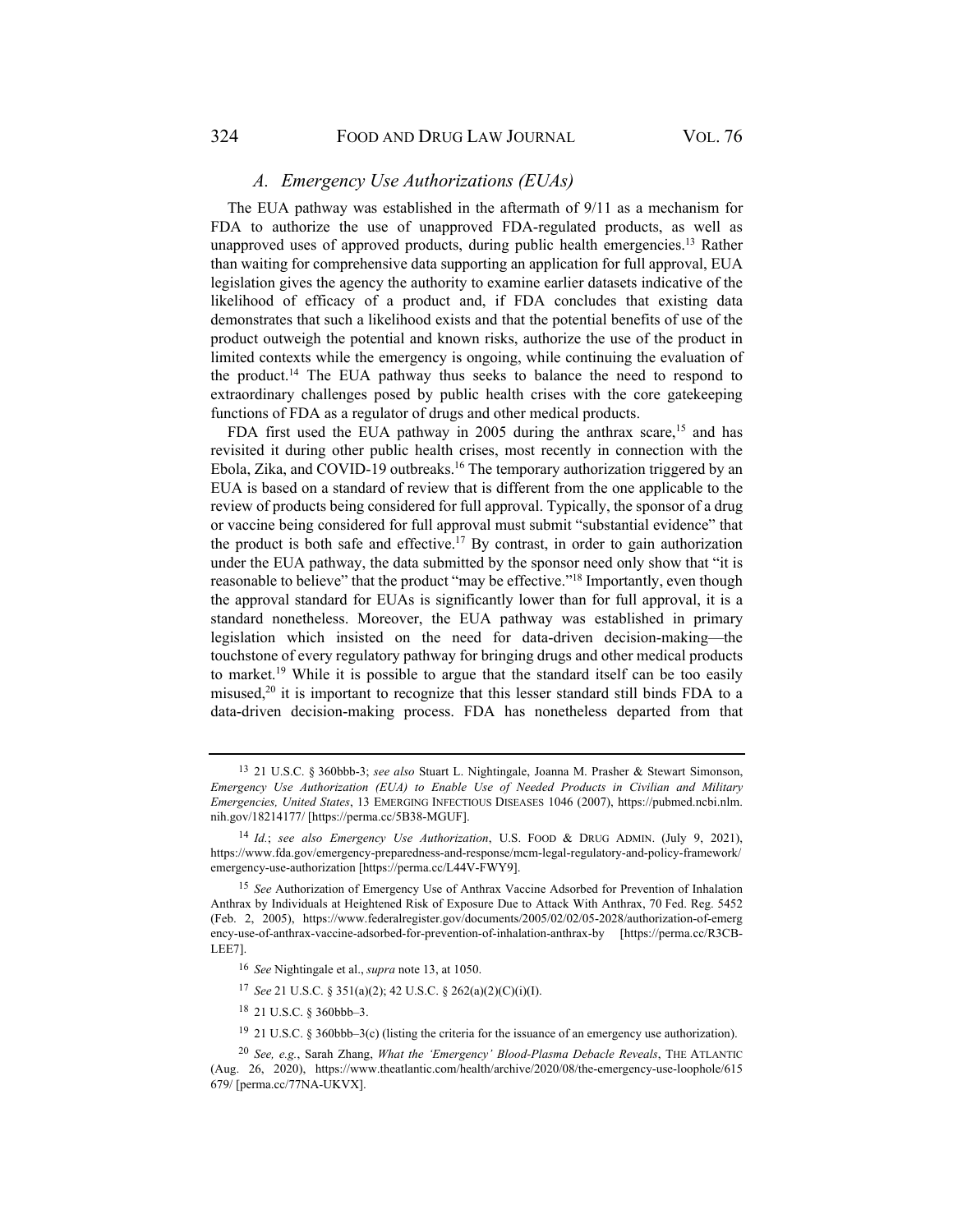standard when issuing certain EUAs during the COVID-19 pandemic, as illustrated by the examples discussed below.<sup>21</sup> Formally, the agency appeared to be reacting to the time-sensitive challenges posed by the pandemic, seemingly invoking data to justify its decisions.<sup>22</sup> In practice, however, FDA used data in a way that led many commentators to question their significance and suitability.23

The first case involved the anti-viral drug remdesivir,  $24$  for which FDA issued an EUA in May 2020.<sup>25</sup> The EUA, which restricted authorized uses of remdesivir to severe cases of COVID-19 in hospitalized patients, was reissued on two occasions: first in August 2020 and then again in October 2020, maintaining remdesivir's status as an authorized investigational drug.<sup>26</sup> While some public health experts criticized the remdesivir EUA—asserting that the data in support of the EUA was insufficient to meet even the lower standard for EUAs<sup>27</sup>—others noted that FDA used "at least one

<sup>21</sup> FDA issued hundreds of EUAs during the COVID-19 pandemic. *See, e.g.*, *Coronavirus Disease 2019 (COVID-19) Emergency Use Authorizations for Medical Devices*, U.S. FOOD & DRUG ADMIN. (Aug. 3, 2020), https://www.fda.gov/medical-devices/emergency-use-authorizations-medical-devices/corona virus-disease-2019-covid-19-emergency-use-authorizations-medical-devices [https://perma.cc/Y69H-9FB6] (listing EUAs issued for medical devices); *In Vitro Diagnostics EUAs*, U.S. FOOD & DRUG ADMIN. (Apr. 20, 2021), https://www.fda.gov/medical-devices/coronavirus-disease-2019-covid-19-emergency-useauthorizations-medical-devices/vitro-diagnostics-euas [https://perma.cc/4TTH-ZYP2] (listing EUAs issued for in vitro diagnostics). Our analysis focuses on the cases in which the agency's decision-making process was not properly supported by scientific evidence, even under the lower review standard that is applicable under the EUA pathways.

<sup>22</sup> *See Frequently Asked Questions on the Emergency Use Authorization (EUA) for Chloroquine Phosphate and Hydroxychloroquine Sulfate for Certain Hospitalized COVID-19 Patients*, U.S. FOOD & DRUG ADMIN. (Jun. 15, 2020), https://www.fda.gov/media/136784/download [perma.cc/DQ2X-YN6Z] (citing lab evidence in support of the EUAs issued by FDA for chloroquine phosphate and hydroxychloroquine sulfate).

<sup>23</sup> *See, e.g.*, Michael S. Saag, *Misguided Use of Hydroxychloroquine for COVID-19: The Infusion of Politics into Science*, 324 JAMA 2161 (2020), https://jamanetwork.com/journals/jama/fullarticle/2772921? widget=personalizedcontent&previousarticle=2770243 [perma.cc/75GU-SQR9]; Lindsey R. Baden, Caren G. Solomon, Michael F. Greene, Ralph B. D'Agostino & David Harrington, *The FDA and the Importance of Trust*, NEW ENG. J. MED. (Sept. 30, 2020), https://www.nejm.org/doi/full/10.1056/NEJMe2030687? query=health-policy [perma.cc/QTZ5-MY9S]; Kyle Thomson & Herschel Nachlis, *Emergency Use Authorizations During the COVID-19 Pandemic: Lessons from Hydroxychloroquine for Vaccine Authorization and Approval*, 324 JAMA 1282 (2020), https://jamanetwork.com/journals/jama/fullarticle/ 2770243 [perma.cc/5N8K-N3U6]; Kevin J. Tracey & Christina Brennan, *Emergency Use Authorizations Are a Threat to Science*, SCIENTIST (Dec. 1, 2020), https://www.the-scientist.com/news-opinion/opinionemergency-use-authorizations-are-a-threat-to-science-68220 [perma.cc/Y2WW-K3NN].

<sup>24</sup> *See* Yaniv Heled, Ana Santos Rutschman & Liza Vertinsky, *The Problem with Relying on Profit-Driven Models to Produce Pandemic Drugs*, J. L.BIOSCIENCES,Jan.–June 2020 (surveying the development of remdesivir).

<sup>25</sup> *Coronavirus (COVID-19) Update: FDA Issues Emergency Use Authorization for Potential COVID-19 Treatment*, U.S. FOOD & DRUG ADMIN. (May 1, 2020), https://www.fda.gov/news-events/pressannouncements/coronavirus-covid-19-update-fda-issues-emergency-use-authorization-potential-covid-19 treatment [perma.cc/WQ6P-H47S].

<sup>&</sup>lt;sup>26</sup> Letter from Denise M. Hinton, Chief Scientist, U.S. Food & Drug Admin., to Ashley Rhoades, Manager, Regulatory Affairs, Gilead Sciences (Oct. 1, 2020), https://www.fda.gov/media/137564/ download [perma.cc/56QY-Z3YW].

<sup>27</sup> Karen Weintraub, *'Without Evidence': Once Again, FDA Expands Use of COVID-19 Treatment Without Research to Back It Up*, USA TODAY (Aug. 28, 2020), https://www.usatoday.com/story/news/ 2020/08/28/fda-ignores-science-expanding-remdesivir-treat-covid-19/5662305002/ [perma.cc/UCU2- 38N7] (arguing that the data used to support the EUA, especially under the August authorization, which expanded access to remdesivir, was insufficient).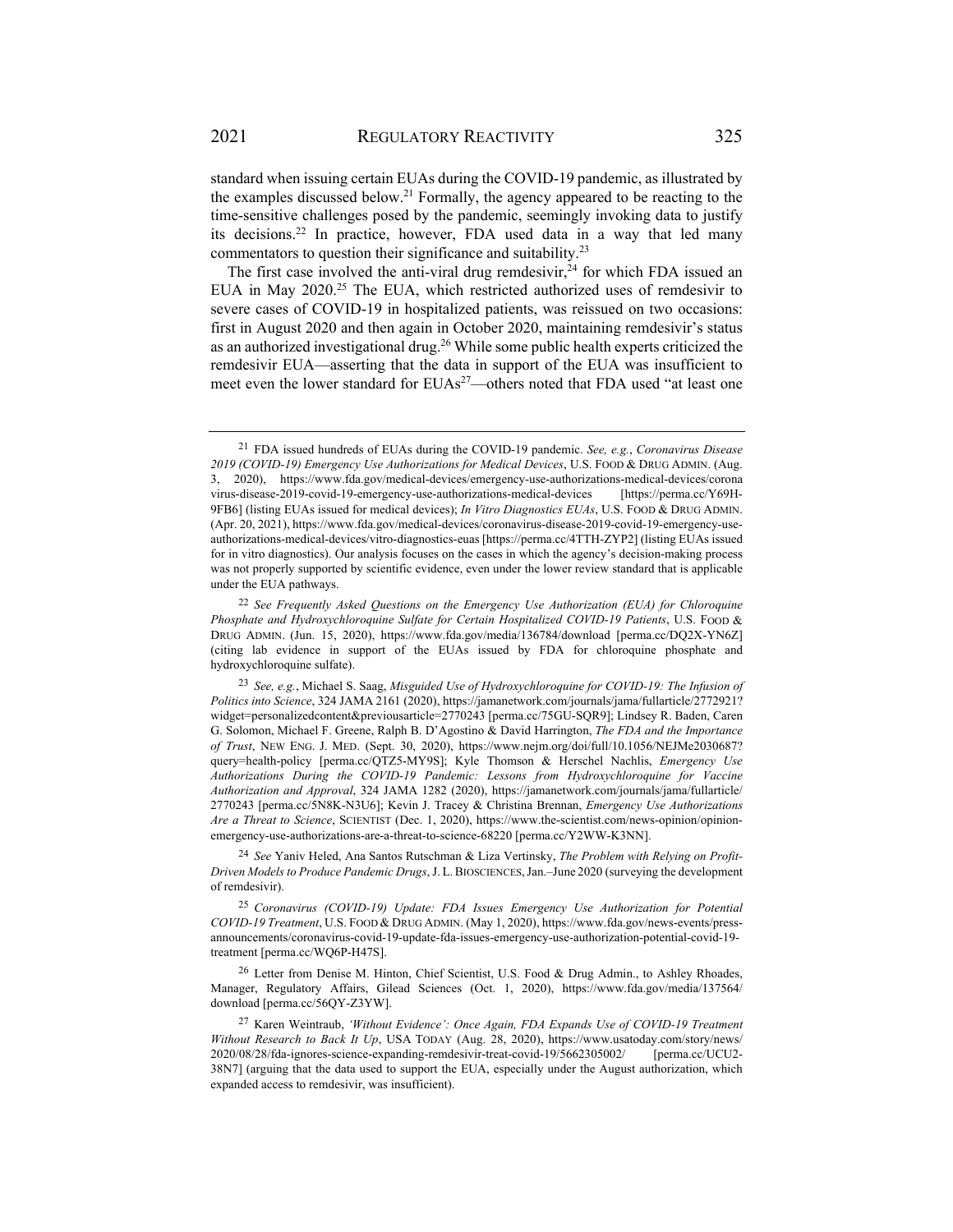high-quality randomized, placebo-controlled trial."<sup>28</sup> However, experts have agreed that the agency has departed from the data-driven standard imposed by the EUA pathway in at least two other EUAs involving three purported treatments for COVID-19.29

In March 2020, FDA issued an EUA for hydroxychloroquine and chloroquine.<sup>30</sup> These drugs, which before COVID-19 had been studied in the context of malaria and autoimmune diseases, were authorized as treatments for COVID-19 early on in the outbreak after a very public endorsement by the White House, including a forceful endorsement directly from the President.<sup>31</sup> Similarly, in August 2020, FDA issued an EUA for COVID-19 convalescent plasma, a form of passive immunotherapy,  $32$  and took the highly unusual step of announcing the EUA from the White House on a Sunday afternoon—incidentally, or not, on the eve of the Republican National Convention.33 FDA's decisions to issue the EUAs for these three products were quickly decried by public health experts as lacking scientific basis.<sup>34</sup>

The criticism of these EUAs was based on strong consensus among public health experts that there was a near complete lack of adequate data to justify issuing an EUA in connection with any of these drugs.<sup>35</sup> In particular, there was no clinical trial data available to FDA showing that any of these drugs would likely be efficacious in the treatment or prevention of COVID-19.36 In the case of hydroxychloroquine and chloroquine, FDA itself arrived at that conclusion shortly after issuing the EUA, noting that the drugs were "unlikely to produce an antiviral effect," $37$  revoking the EUA after

<sup>32</sup> *FDA Issues Emergency Use Authorization for Convalescent Plasma as Potential Promising COVID–19 Treatment, Another Achievement in Administration's Fight Against Pandemic*, U.S. FOOD & DRUG ADMIN. (Aug. 23, 2020), https://www.fda.gov/news-events/press-announcements/fda-issuesemergency-use-authorization-convalescent-plasma-potential-promising-covid-19-treatment [perma.cc/KF5M-6DSX].

<sup>33</sup> *Id. See also* Paige Winfield Cunningham, *The Health 202: Trump Played Up a Coronavirus Treatment on the Eve of the Republican Convention*, WASH. POST (Aug. 24, 2020), https://www. washingtonpost.com/politics/2020/08/24/health-202-trump-played-up-coronavirus-treatment-eve-repub lican-convention/ [perma.cc/84M4-T5FC].

34 Saag, *supra* note 23; Baden et al., *supra* note 23; Thomson & Nachlis, *supra* note 23; Tracey & Brennan, *supra* note 23.

35 Saag, *supra,* note 23; Baden et al., *supra* note 23; Thomson & Nachlis, *supra* note 23; Tracey & Brennan, *supra* note 23.

36 Saag, *supra,* note 23; Baden et al., *supra* note 23; Thomson & Nachlis, *supra* note 23; Tracey & Brennan, *supra* note 23.

<sup>37</sup> Letter from Denise Hinton, Chief Scientist, U.S. Food & Drug Admin. to Gary L. Disbrow, Deputy Assistant Sec'y, Director, Med. Countermeasure Programs, Off. Of Assistant Sec'y for Preparedness & Response, U.S. Dep't of Health & Hum. Servs. (June 15, 2020), https://www.fda.gov/media/138945/ download [https://perma.cc/MZ4L-PF3J]; *see also FDA In Brief: FDA Updates Emergency Use Authorization for COVID-19 Convalescent Plasma to Reflect New Data*, U.S. FOOD & DRUG ADMIN. (Feb.

<sup>28</sup> *See* Baden et al., *supra* note 23.

<sup>29</sup> *See* Saag, *supra* note 23; Baden et al., *supra* note 23; Thomson & Nachlis, *supra* note 23; Tracey & Brennan, *supra* note 23.

<sup>30</sup> FOOD & DRUG ADMIN., *supra* note 21.

<sup>31</sup> *See* Elyse Samuels & Meg Kelly, *How False Hope Spread About Hydroxychloroquine to Treat Covid-19—And the Consequences That Followed*, WASH. POST (Apr. 13, 2020), https://www. washingtonpost.com/politics/2020/04/13/how-false-hope-spread-about-hydroxychloroquine-its-consequen ces/ [perma.cc/QLU3-HZR8].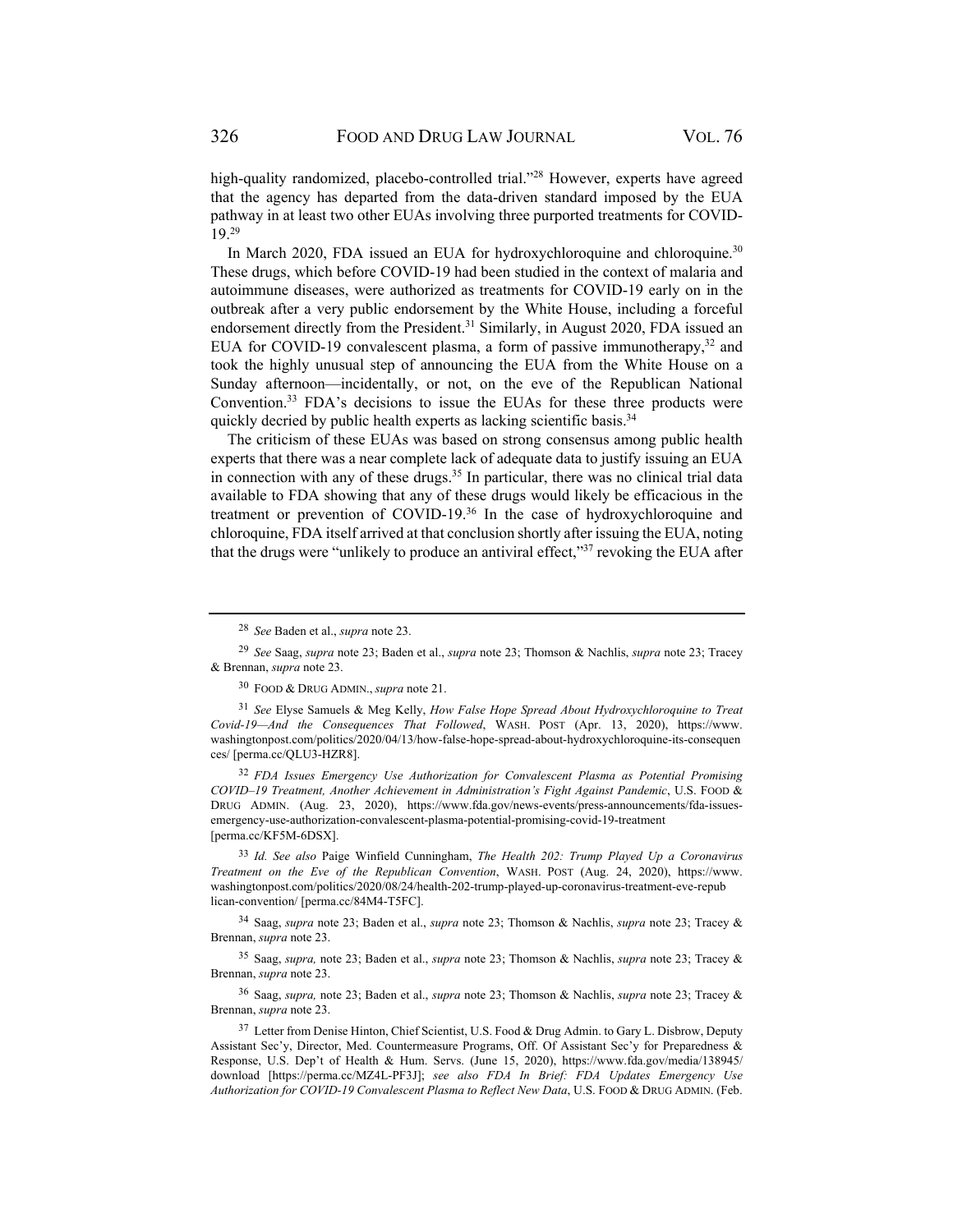only three months.38 While the decision to revoke the EUA was supported by evidenced-based reasoning, this revocation did not completely displace the permissive regulatory gesture that allowed it in the first place, one that hinged on watered down data standards.

Similarly, in the case of convalescent plasma, studies conducted outside the context of COVID-19 had produced mixed efficacy results of the therapeutic value of such treatment,<sup>39</sup> and there was no clinical study performed in connection with COVID-19.40

As many commentators and experts have observed, the conduct of FDA in approving the convalescent plasma EUA seemed to be, primarily, a response to political pressure.41 It did not meet even the lower established regulatory standard for EUAs, which FDA has continuously applied to less politicized products even during the COVID-19 pandemic.<sup>42</sup> This particular EUA process included a highly unusual intervention from FDA Commissioner Stephen Hahn, who not only announced the EUA from the White House, but in doing so grossly overstated (and arguably misrepresented) the data used by FDA to support the authorization.43 During this announcement, both President Trump and Commissioner Hahn stated that "35 more people out of 100 would survive the coronavirus if they were treated with [COVID-19 convalescent] plasma."44 As numerous experts were quick to point out, the statements were misleading and significantly overstated the findings on which FDA had based its decision.45 Commissioner Hahn retracted the claim and apologized for its inaccuracy the following day.46

A number of concerned public health experts, including former and current advisors serving on FDA external committees, summed up the agency decision-making processes in issuing these EUAs as follows: "[T]he EUAs granted for

39 Jonathan Abraham, *Passive Antibody Therapy in COVID-19*, 20 NAT. REVS. IMMUNOLOGY 401 (2020), https://www.nature.com/articles/s41577-020-0365-7 [perma.cc/V6KH-XTG9].

<sup>40</sup> *See* Baden et al., *supra* note 23.

41 Saag, *supra,* note 23; Baden et al., *supra* note 23; Thomson & Nachlis, s*upra* note 23; Tracey & Brennan, s*upra* note 23; *see also* Editorial, Louis M. Katz, *(A Little) Clarity on Convalescent Plasma for Covid-19*, 384 NEW. ENG. J. MED. 666 (2021), https://www.nejm.org/doi/full/10.1056/NEJMe2035678 [https://perma.cc/Z9GQ-CTMV]; Nicholas Florko, *FDA, Under Pressure From Trump, Authorizes Blood Plasma as Covid-19 Treatment*, STAT (Aug. 23, 2020), https://www.statnews.com/2020/08/23/fda-underpressure-from-trump-expected-to-authorize-blood-plasma-as-covid-19-treatment/ [https://perma.cc/8FRR-LSTQ].

<sup>42</sup> *See* Saag, *supra* note 23; Baden et al., *supra* note 23; Thomson & Nachlis, *supra* note 23; Tracey & Brennan, *supra* note 23.

<sup>43</sup> *See* Matthew Perrone & Deb Riechmann, *FDA Chief Apologizes for Overstating Plasma Effect on Virus*, AP NEWS (Aug. 25, 2020), https://apnews.com/article/a7f0e8aac34a860ad502912564681b7c [https://perma.cc/DB3E-8VDT].

<sup>44</sup> *Id.*

<sup>45</sup> *Id.*

<sup>46</sup> *Id.*

<sup>4, 2021),</sup> https://www.fda.gov/news-events/fda-brief/fda-brief-fda-updates-emergency-use-authorizationcovid-19-convalescent-plasma-reflect-new-data [perma.cc/PXW2-X724].

<sup>38</sup> *See Coronavirus (COVID-19) Update: FDA Revokes Emergency Use Authorization for Chloroquine and Hydroxychloroquine*, U.S. FOOD & DRUG ADMIN. (June 15, 2020), https://www.fda.gov/ news-events/press-announcements/coronavirus-covid-19-update-fda-revokes-emergency-useauthorization-chloroquine-and [https://perma.cc/B6UD-ADSF].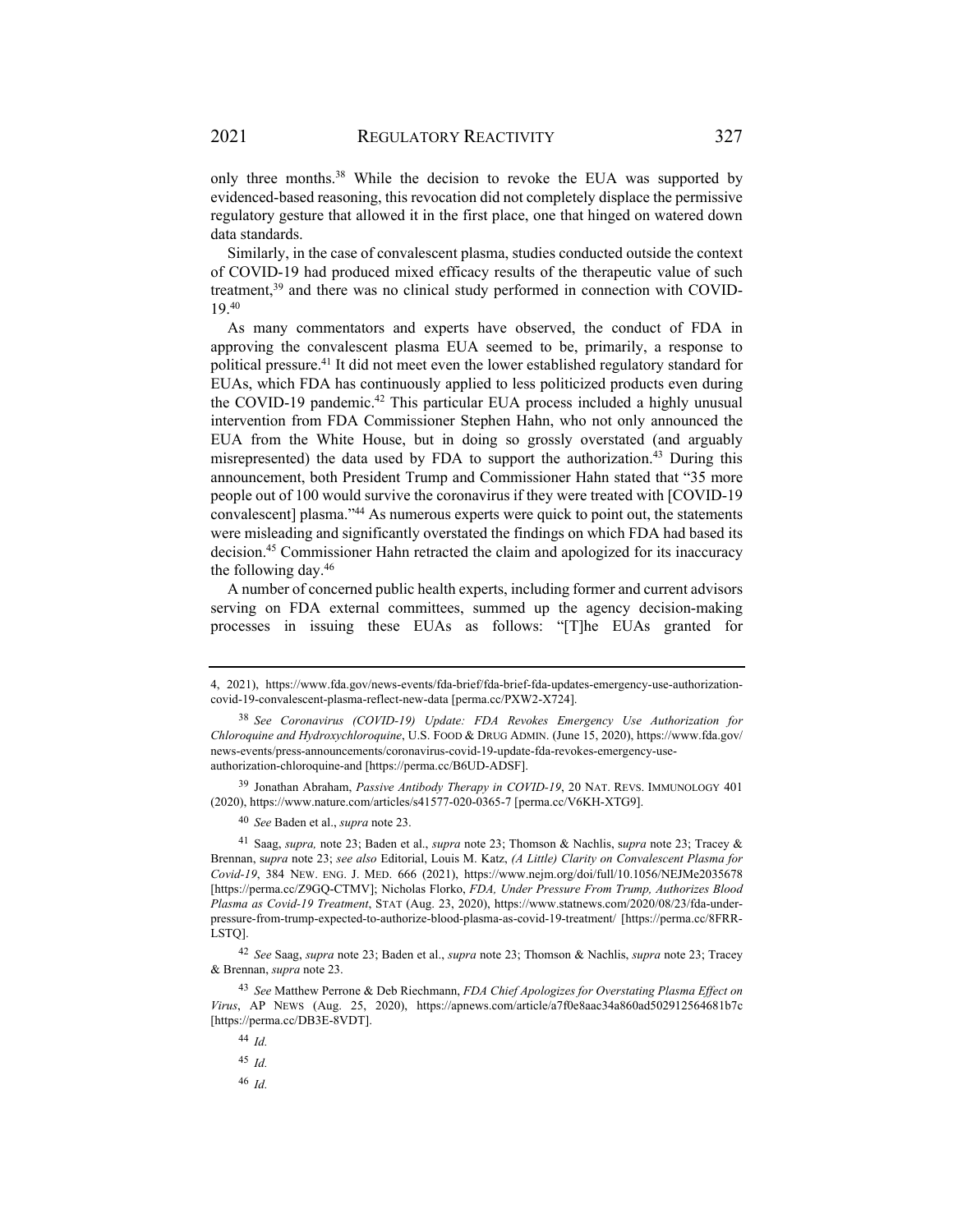hydroxychloroquine and chloroquine and, more recently, for convalescent plasma have raised the troubling concern that political pressure rather than a data-driven process influenced the FDA's decision making. . . . Without a clear, transparent, and scientifically sound decision-making process, the trust the FDA has built and maintained over the past century is eroding."47

FDA's departure from its typical data-driven procedures in the context of certain COVID-19 EUAs exhibits the hallmarks of regulatory reactivity. First, there was inadequate consideration of data (or the absence thereof) reflecting the most up-todate scientific knowledge. As a result, the agency partly abdicated its gatekeeping function and public health mission. Second, FDA appears to have instrumentalized existing data and information as an ex post rationalization of its behavior. The outcome that the agency set out to achieve drove the interpretation of scientific evidence. And third, this instrumentalization of data—and of the agency itself—was a result of external pressure (in this case, of political nature), in ways that overpowered the agency's own inclination to adhere to statutorily set procedures and standards, as well as long-term policies.

At the time of writing, there are three COVID-19 vaccine candidates that have received FDA authorization through the EUA pathway.<sup>48</sup> Before the COVID-19 pandemic, EUAs had never been used for newly developed vaccines targeting new pathogens.49 This prompted some public health experts to caution against use of the EUA pathway during the COVID-19 pandemic.<sup>50</sup> While we do not take issue with the use of the EUA pathway for the authorization of vaccines per se,  $51$  we note here that the agency's regulatory behavior in this area is not perceived by the public in isolation from the broader EUA context. The recent developments at FDA in connection with the EUA pathway cast some doubts on whether it can escape the reactivity that has

<sup>49</sup> We note that no event of a magnitude approaching that of the COVID-19 pandemic has taken place between the inception of the EUA pathway and the current pandemic, or even in the decades leading up to the creation of the EUA pathway. As such, the adequateness of the EUA pathway for the authorization of vaccines targeting emerging pathogens had not been explored before.

<sup>50</sup> *See* Derek Staahl, *Why An 'Emergency Use Authorization' Worries Experts When It Comes to a Vaccine*, ABC NEWS (Sept. 18, 2020), https://www.10news.com/news/coronavirus/why-an-emergencyuse-authorization-worries-experts-when-it-comes-to-a-vaccine.

<sup>47</sup> *See* Baden et al., *supra* note 23.

<sup>48</sup> Letter from Denise M. Hinton, Chief Scientist, U.S. Food & Drug Admin., to Elisa Harkins, Pfizer Inc. (May 10, 2021), https://www.fda.gov/media/144412/download [https://perma.cc/B9HK-7FVP]; Letter from Denise M. Hinton, Chief Scientist, U.S. Food & Drug Admin., to Carlota Vinals, ModernaTX, Inc. (Feb. 25, 2021), https://www.fda.gov/media/144636/download [https://perma.cc/8439-6RG5]; Letter from Denise M. Hinton, Chief Scientist, U.S. Food & Drug Admin., to Ruta Walawalkar, Janssen Biotech, Inc. (June 10, 2021), https://www.fda.gov/media/146303/download [https://perma.cc/HP3W-X3FK].

<sup>&</sup>lt;sup>51</sup> Several drug regulators elsewhere greenlighted the emergency use of the same vaccines authorized by FDA through the EUA pathway, which seems to indicate that—unlike the cases of hydroxychloroquine, chloroquine, and convalescent plasma—there was not regulatory exceptionalism on the part of FDA here. *See, e.g.*, *EMA Recommends First COVID-19 Vaccine for Authorization in the EU*, EUR. MEDS. AGENCY (Dec. 21, 2020), https://www.ema.europa.eu/en/news/ema-recommends-first-covid-19-vaccineauthorisation-eu [https://perma.cc/4BHR-EWT3]; *EMA Recommends COVID-19 Vaccine Moderna for Authorisation in the EU*, EUR. MEDS. AGENCY (Jan. 6, 2021), https://www.ema.europa.eu/en/news/emarecommends-covid-19-vaccine-moderna-authorisation-eu [https://perma.cc/E66K-2CAH]; Marco Cavaleri, Harald Enzmann, Sabine Straus & Emer Cooke, *The European Medicines Agency's EU Conditional Marketing Authorisations for COVID-19 Vaccines*, 397 LANCET 355 (Jan. 30, 2021), https://www.thelancet.com/journals/lancet/article/PIIS0140-6736(21)00085-4/fulltext [https://perma.cc/ 6QJG-SRSQ].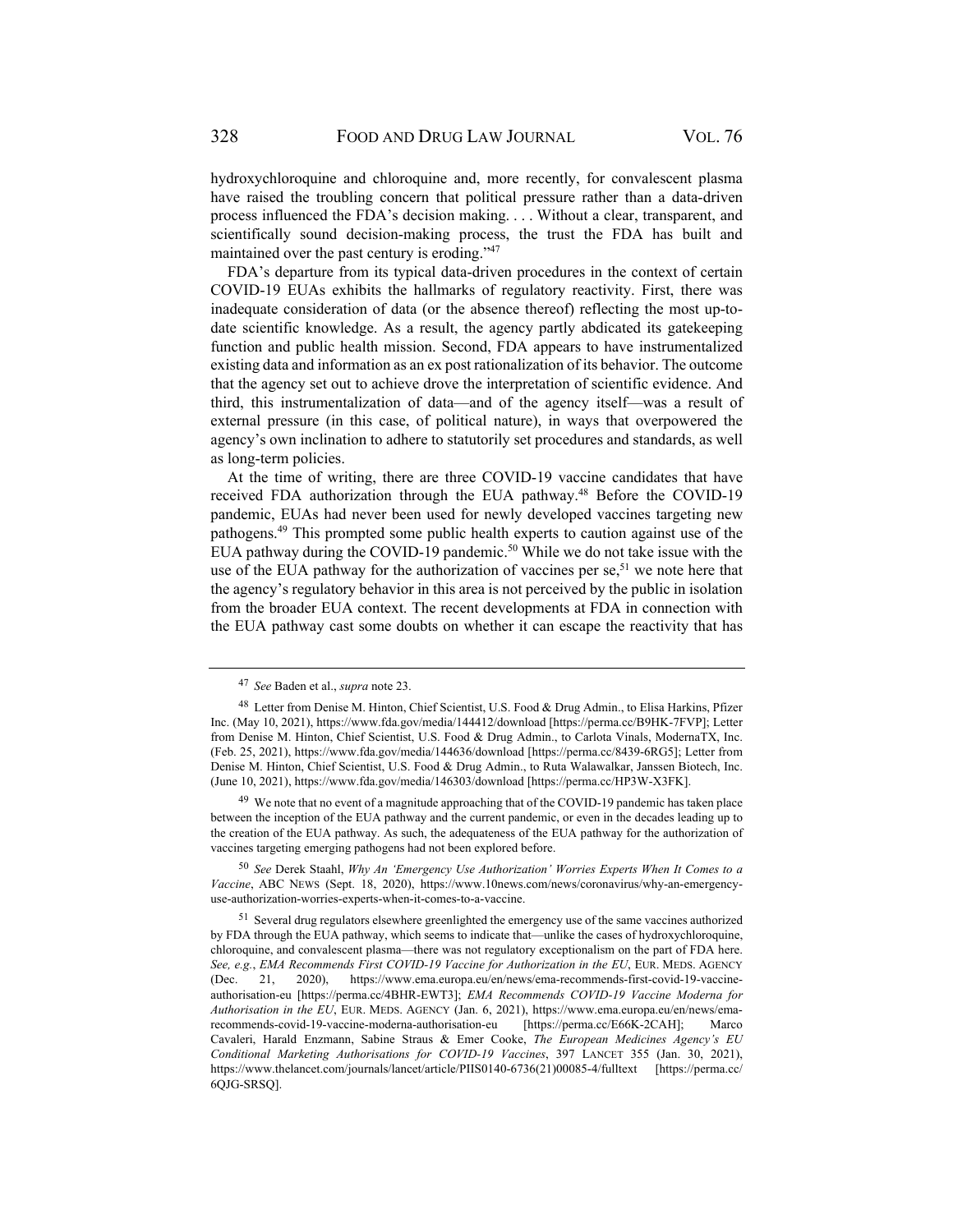plagued the earlier uses discussed above. If nothing else, such doubts are bound to

contribute to the ongoing polarization of the debate surrounding vaccine development and policy, and they may negatively affect the levels of public trust in COVID-19 vaccine(s) authorized or approved in the United States.

#### *B. The Coronavirus Treatment Acceleration Plan (CTAP)*

On January 31, 2020, following an earlier declaration by the World Health Organization (WHO) recognizing COVID-19 as a public health emergency of international concern, Secretary of Health and Human Services (HHS), Alex Azar, declared a public health emergency in the United States.<sup>52</sup> At the end of March, the first COVID-19 Emergency Relief Bill was enacted, providing \$2 trillion in relief money, of which \$80 million were designated to FDA.<sup>53</sup> Almost immediately thereafter, on March 31, 2020, FDA announced its plan to establish a Coronavirus Treatment Acceleration Plan (CTAP).<sup>54</sup> CTAP was hailed by FDA as the "path forward" in responding to COVID-19.<sup>55</sup> The stated goal of CTAP was to advance treatments to patients as quickly as possible, while at the same time finding out "whether they are helpful or harmful."<sup>56</sup> This goal seems to be largely the same as FDA's general mission of advancing safe and effective biomedical innovations to the market as quickly as possible, however, raising the question of what this "new" program was designed to change.

While the internal structure and operations of CTAP remain opaque, the announced focus of the program is accelerating the regulatory process for potential COVID-19 therapies by 1) increasing the speed of review, and 2) reducing barriers in the review process.57 To date, FDA has not expressed exactly what it meant by its promise that CTAP would "use every available method to move new treatments to patients as

<sup>52</sup> *See* Press Release, Secretary Azar Declares Public Health Emergency for United States for 2019 Novel Coronavirus, U.S. Dep't Health & Hum. Servs. (Jan. 31, 2020), https://www.hhs.gov/about/ news/2020/01/31/secretary-azar-declares-public-health-emergency-us-2019-novel-coronavirus.html [https://perma.cc/N89C-XBNB].

<sup>53</sup> Coronavirus Aid, Relief and Economic Security Act (CARES Act), Pub. L. No. 116-136 (2021), https://www.congress.gov/116/bills/hr748/BILLS-116hr748enr.pdf [https://perma.cc/FK6G-2LDZ]; *see also* Press Release, FDA On Signing of the COVID-19 Emergency Relief Bill, U.S. Food & Drug Admin. (Mar. 30, 2020), https://www.fda.gov/news-events/press-announcements/fda-signing-covid-19-emergencyrelief-bill-including-landmark-over-counter-drug-reform-and-user-fee [https://perma.cc/Y84E-AMYY].

<sup>54</sup> *See* Press Release, FDA Continues to Accelerate the Development of Novel Therapies for COVID-19, U.S. Food & Drug Admin. (Mar. 31, 2020), https://www.fda.gov/news-events/press-announcements/ coronavirus-covid-19-update-fda-continues-accelerate-development-novel-therapies-covid-19 [https://perma.cc/3WTS-ZQ6T].

<sup>55</sup> *See, e.g.*, Stephen Hahn, Peter Marks & Janet Woodcock, *The Path Forward: Coronavirus Treatment Acceleration Program*, U.S. FOOD & DRUG ADMIN. (Apr. 20, 2020), https://www.fda.gov/newsevents/fda-voices/path-forward-coronavirus-treatment-acceleration-program [https://perma.cc/45AU-XWF7].

<sup>56</sup> *See id.*

<sup>57</sup> News Release, Coronavirus (COVID-19) Update: FDA Continues to Accelerate Development of Novel Therapies for COVID-19, U.S. Food & Drug Admin. (Mar. 31, 2020), https://www.fda.gov/newsevents/press-announcements/coronavirus-covid-19-update-fda-continues-accelerate-development-noveltherapies-covid-19 [https://perma.cc/K45U-4NSN]. For a description of CTAP and its focus on accelerating the development of therapeutics, see also Anand Shah, Kushal T. Kadakia, Peter Marks, Patrizia Cavazzoni & Stephen Hahn, *FDA Initiatives to Accelerate the Development of COVID-19 Therapeutics*, HEALTH AFF. BLOG (Aug. 18, 2020), https://www.healthaffairs.org/do/10.1377/hblog20200814.351515/full/ [https:// perma.cc/BW26-7974].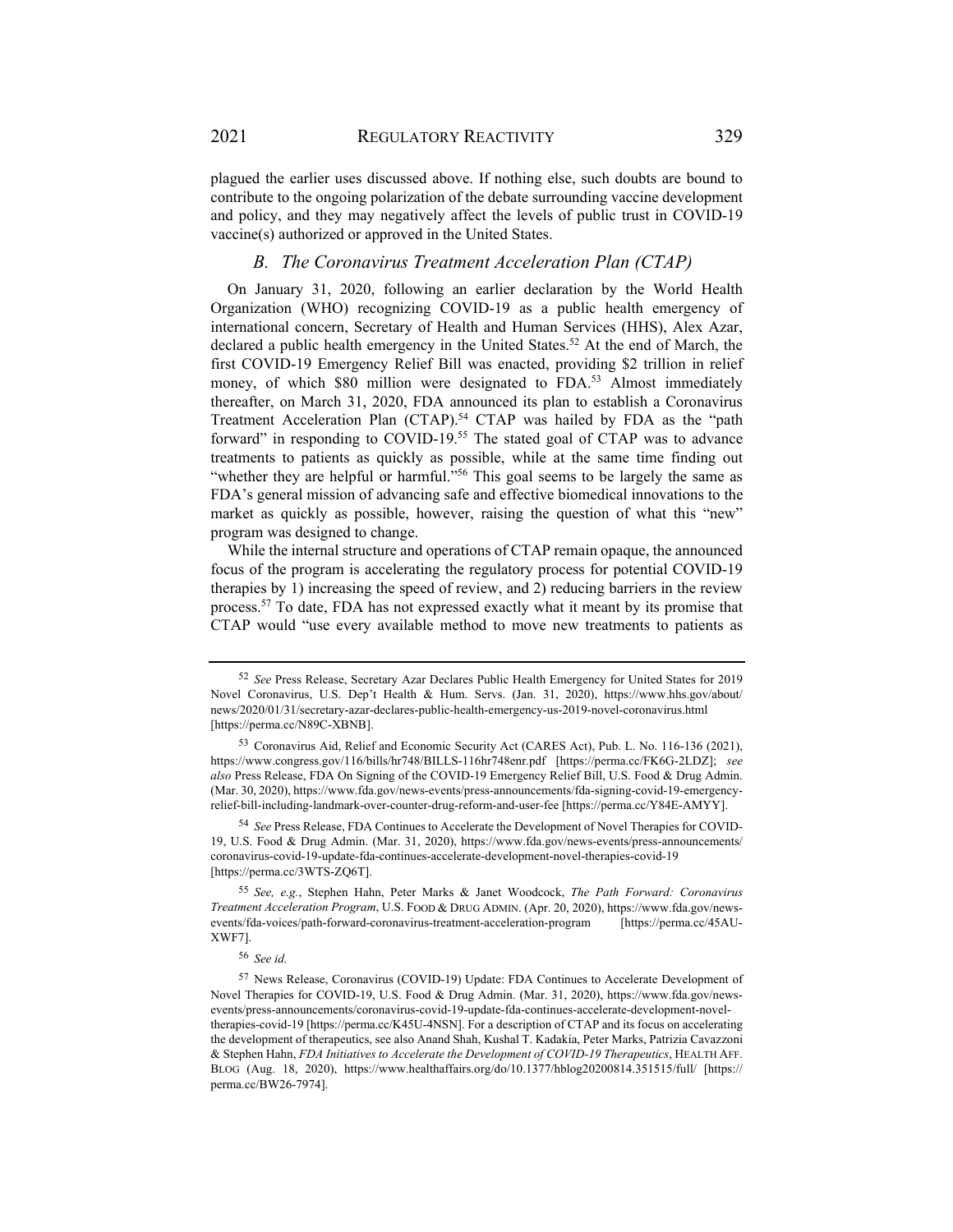quickly as possible" apart from increased private access to FDA personnel and FDA support in moving more quickly through the approval process.<sup>58</sup> In order to expedite the review process for potential new therapies, CTAP announced that it would employ an around the clock regulatory response to submissions of new clinical study protocols,59 that it would redeploy staff from other tasks within FDA to focus on review of COVID-19 proposals and protocols, $60$  and that it would mount an effort to remove "bureaucratic impediments" to the review process.<sup>61</sup> However, the inside mechanics of how CTAP programs would operate and what "bureaucratic impediments" were targeted have not been made public.

While the jury is still out on CTAP's functioning and overall performance, what is already known about CTAP suggests at least three areas of possible regulatory reactivity.

First, given the speed of implementation and the limited resources available to FDA, there are few assurances that CTAP procedures are adequate and that its personnel have the necessary expertise and time to provide adequate review. The dearth of transparency regarding CTAP's inner workings has further exacerbated concerns that the quality of review offered by CTAP might be inadequate.<sup>62</sup> Under standard agency decision-making processes, there are typically robust measures that are aimed at ensuring a principled, evidence-based evaluation in the face (and sometimes in spite) of conflicting pressures, allowing for compromises on higher risk levels and lower data requirements where the benefit of significant public health value outweighs the risks attached to speed. Where too much pressure is placed on speed, the careful balancing of these risks is undermined. CTAP's overriding goal of speeding up the regulatory review process specifically for COVID-19 treatments increases the tension already inherent in all FDA decision-making processes between speed, on the one

on hydroxychloroquine despite thin evidence.").

<sup>58</sup> *See Coronavirus Treatment Acceleration Program (CTAP)*, U.S. FOOD & DRUG ADMIN., https://www.fda.gov/drugs/coronavirus-covid-19-drugs/coronavirus-treatment-acceleration-program-ctap (last updated July 16, 2021) [https://perma.cc/7BZR-ZLRK].

<sup>59</sup> *See, e.g.*, Thomas Sullivan, *FDA Covid-19 Special Emergency Program for Accelerating Research and Development,* POLICY & MEDICINE (Apr. 30, 2020), https://www.policymed.com/2020/05/fda-covid-19-special-emergency-program-for-accelerating-research-and-development.html [https://perma.cc/54JV-L9JU].

<sup>60</sup> *See, e.g.*, Leigh Turner, *Could Pressure for COVID-19 Drugs Lead the FDA to Lower Its Standards*, WGBH NEWS (June 10, 2020), https://www.wgbh.org/news/science-and-technology/2020/06/ 10/could-pressure-for-covid-19-drugs-lead-the-fda-to-lower-its-standards [https://perma.cc/4KCN-NK K9]; *see also* Coronavirus (COVID-19) Update: FDA Continues to Accelerate Development of Novel Therapies for COVID-19, *supra* note 57.

<sup>61</sup> Turner, *supra* note 60*.*

<sup>62</sup> *Id. See also id.*; Leigh Turner, *Could Pressure for COVID-19 Drugs Lead the FDA to Lower Its Standards?*, YAHOO NEWS (June 11, 2020), https://news.yahoo.com/coronavirus-pressure-drugs-lead-fda-030000963.html [https://perma.cc/N75R-6U87] ("Because of how little information has been disclosed about CTAP's operation, the inner workings of CTAP seem beyond public scrutiny. No information is available on why some trials were cleared to proceed despite what many researchers would consider glaring shortcomings. This includes poor study design, small sample size, substantial overlap with other studies, or as in case of the stem cell study, a lack of a control group."); Sarah Owermohle, *FDA Moves to Speed Coronavirus Reviews Could Stick*, POLITICO (June 12, 2020), https://www.politico.com/newsletters/ prescription-pulse/2020/06/12/fda-moves-to-speed-coronavirus-reviews-could-stick-around-489507 [https://perma.cc/5RJZ-36ZJ] ("Turner points to CTAP in particular, noting that the FDA has not disclosed how many staff members have been moved to those review teams and that it's not certain if those reassigned staff have the background and training to review Covid-19 studies. He also pointed to the quick turnaround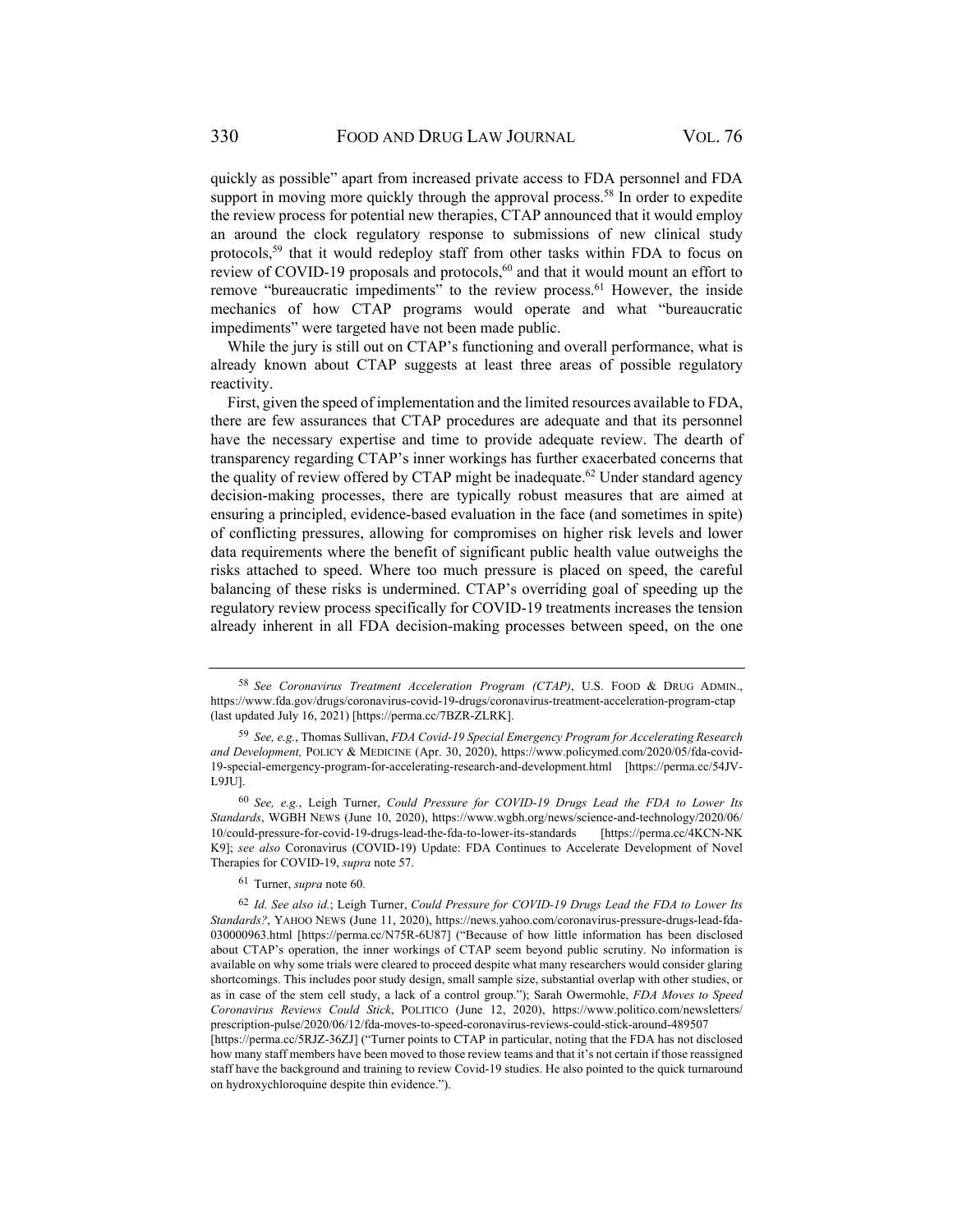hand, and safety and efficacy, on the other hand, with possible long-term negative repercussions on public health. The departure from standard operating procedures in response to pressure to speed review is an illustration of agency reactivity at work.

CTAP's focus on accelerating regulatory review and supporting the rapid development of new treatments also appears to have been done without ensuring adequate, commensurate capacity to handle the pace and volume of proposed treatments.<sup>63</sup> In so doing, CTAP effectively invites additional pressure on FDA's already strained resources to act quickly, opening the door for agency decisions based on inadequate data.64

Second, one of the less discussed aspects of CTAP, but one that is in some ways a more concerning sign of reactivity, is the expanded role of the private sector in shaping the data generation and submission process. In addition to speed, CTAP's goal is to make it easier for private companies to communicate directly with FDA personnel and obtain permission to conduct clinical studies more quickly and without delay.<sup>65</sup> The immense pressure on FDA to demonstrate progress towards an approved therapy leads to a greater agency emphasis on facilitating private sector studies and protocols.<sup>66</sup> While on their face these goals of speed and ease of communication and processes of approval appear desirable—even commendable—they pose risks to FDA's carefully crafted procedures and evidence-based weighing of risks versus benefits because of the danger that private sector interests may unduly influence the review process. While there is always private sector involvement in clinical studies and testing, this involvement traditionally takes place within a decision-making framework that is not itself the result of private sector involvement and innovation. In this example of reactivity, external pressures and expanded private sector involvement in the review process may well lead to a divergence from pre-determined standards of review in furtherance of short-term metrics that demonstrate speed and volume of drug development efforts.

The expanded role of the private sector can also be seen in the emphasis within the CTAP program on facilitating public-private partnerships to identify and accelerate

<sup>63</sup> *See, e.g.*, Turner, *supra* note 60.

<sup>64</sup> *See* discussion *infra* Section III.A.

<sup>65</sup> *See* Stephen M. Hahn, Patrizia Cavazzoni & Peter Marks, *An Update and Behind the Scenes: FDA's Coronavirus Acceleration Treatment Program*, U.S. FOOD & DRUG ADMIN, https://www.fda.gov/newsevents/fda-voices/update-and-behind-scenes-fdas-coronavirus-treatment-acceleration-program (last updated July 14, 2020) [https://perma.cc/HCP8-US2L] [hereinafter Hahn et al., *An Update and Behind the Scenes*].

<sup>66</sup> We acknowledge that the private sector has been central to the design and completion of clinical trials, and the limitations of the public sector, which has historically lacked the ability to play a more substantial role in this area. We also acknowledge that existing calls for greater involvement of the public sector in this area cannot be implemented without major changes to the drug development status quo and political economy. Our primary concern here is the potential instrumentalization of the CTAP model to further tilt the balance in favor of the representation of private-sector interests. On the topic of the roles of the public and private sectors in clinical trials, see, e.g., Tracy R. Lewis, Jerome H. Reichman & Anthony D. So, *The Case for Public Funding and Public Oversight of Clinical Trials*, ECONOMISTS' VOICE (Jan. 2007), https://static1.squarespace.com/static/562094dee4b0d00c1a3ef761/t/56d8d18286db43ab864f316c/ 1457049986629/Lewis+Tracy-Economists+Voice.pdf [https://perma.cc/FY5F-VCRK]. On the complex set of issues arising out of the many interplays between FDA and industry—which greatly exceed the scope of this paper, but which nonetheless inform our analysis—see, e.g., DANIEL CARPENTER, REPUTATION AND POWER: ORGANIZATIONAL IMAGE AND PHARMACEUTICAL REGULATION AT THE FDA (2010); Charles Piller, *Is FDA's Revolving Door Open Too Wide?*, 6 SCIENCE 361 (July 6, 2018), https://pubmed.ncbi. nlm.nih.gov/29976809/ [https://perma.cc/NJ4K-6FB2].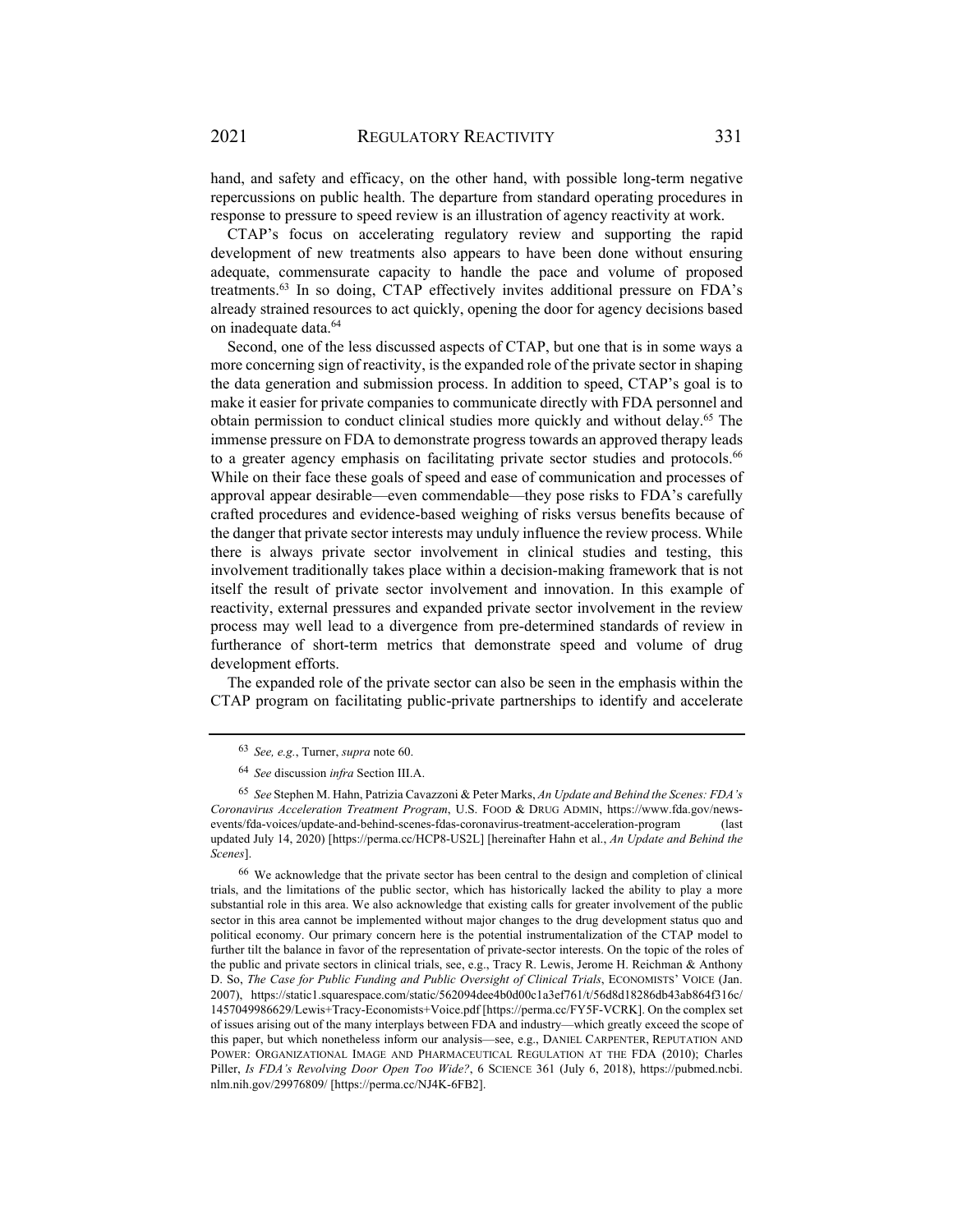the development of leading drug candidates.<sup>67</sup> CTAP's relationship to another program in which FDA is involved, Accelerating COVID-19 Therapeutic Interventions and Vaccines (ACTIV) Partnership,<sup>68</sup> raises additional concerns about the ability of FDA to perform its gatekeeping role as regulator of the safety and efficacy of drugs while it is simultaneously acting to collaborate in drug development.

While the expanded role of the private sector in the regulatory process is a more subtle form of reactivity than that evident in the EUA case studies discussed above, it is likely to have long term consequences for FDA's drug and vaccine review processes. The efforts to facilitate private sector drug and vaccine development are a natural response to the immense pressure on FDA to deliver an approved treatment for COVID-19. But once new patterns of private sector access and involvement in FDA approval process are established, they will be difficult to reverse. Rather than identifying and responding to specific barriers within the existing FDA framework, CTAP aims more generally at "streamlining" FDA review and advice, with the "overriding objective . . . [of finding] . . . effective medicines that don't cause more harm than good as soon as possible."<sup>69</sup> This seems to lower the standard that FDA uses to review proposed studies in response to pressures for speed and access.

Further, private sector participants in these efforts operate with vested interests in their own drug development programs to encourage modes of data submission and use that to facilitate their own approval processes. Thus, the public–private initiatives, while creating opportunities for new and more rapid ways of obtaining data on drug efficacy, also run the risk of blurring the boundaries between different types of data generating processes and different levels of data integrity.70

Third, for CTAP, "success" seems to be measured in terms of accelerating the speed and volume of therapeutic development.<sup>71</sup> With a CTAP dashboard that, as of July

<sup>67</sup> *See, e.g.*, Anand Shah et al., *supra* note 57 ("[T]o help accelerate the development of therapeutics for other unmet medical needs, we can draw lessons from efforts such as the development of a COVID-19 Natural History Master Protocol through the Sentinel Initiative and the use of the CURE ID platform in partnership with the Critical Path Institute to aggregate real world data to support further research.").

<sup>68</sup> ACTIV involves a public–private collaboration to select and speed the development of promising drug candidates for COVID-19. As described by FDA, "[u]nder the CTAP program, FDA can better ensure that critical focus is placed on reviewing those therapies prioritized by the ACTIV partnership. The involvement of FDA in the ACTIV partnership will also help ensure these reviews are more efficient, particularly in evaluating proposed preclinical and clinical studies that received ACTIV input." *Coronavirus Treatment Acceleration Program Dashboard*, U.S. FOOD & DRUG ADMIN., https://www.fda.gov/drugs/ coronavirus-covid-19-drugs/coronavirus-treatment-acceleration-program-ctap#dashboard (last updated July 16, 2021) [https://perma.cc/G9ET-EF5D].

<sup>69</sup> *See, e.g*., Hahn et al., *An Update and Behind the Scenes*, *supra* note 55.

<sup>70</sup> *See, e.g.*, Liza Vertinsky, *Patents, Partnerships, and the Pre-Competitive Collaboration Myth in Pharmaceutical Innovation*, 48 U.C. DAVIS L. REV.1509 (2015) (discussing the challenges of protecting the public interest in public private partnerships in drug development); Matthew Goldstein & Patricia Cohen, *Public Private Projects Where the Public Pays and Pays*, N.Y. TIMES (June 6, 2017), https://www.nytimes.com/2017/06/06/business/dealbook/trump-infrastructure-plan-privatized-taxpayers.ht ml [https://perma.cc/XZ4F-HZT5] (analyzing public-private partnerships outside the drug development space and finding several cases "in which local governments essentially guarantee their private partners substantial payments"); Jonathan H. Marks, *What's the Big Deal? The Ethics of Public-Private Partnerships Related to Food and Health* (Penn. State Univ., Working Paper, No. 11), https://papers.ssrn.com /sol3/papers.cfm?abstract\_id=2268079 [https://perma.cc/H4CX-NSQE] (noting that the structure of publicprivate partnerships "can have serious implications for the integrity and trustworthiness of public officials and institutions, and for trust and confidence in those officials and institutions").

<sup>71</sup> *See Coronavirus Treatment Acceleration Plan Dashboard*, *supra* note 68.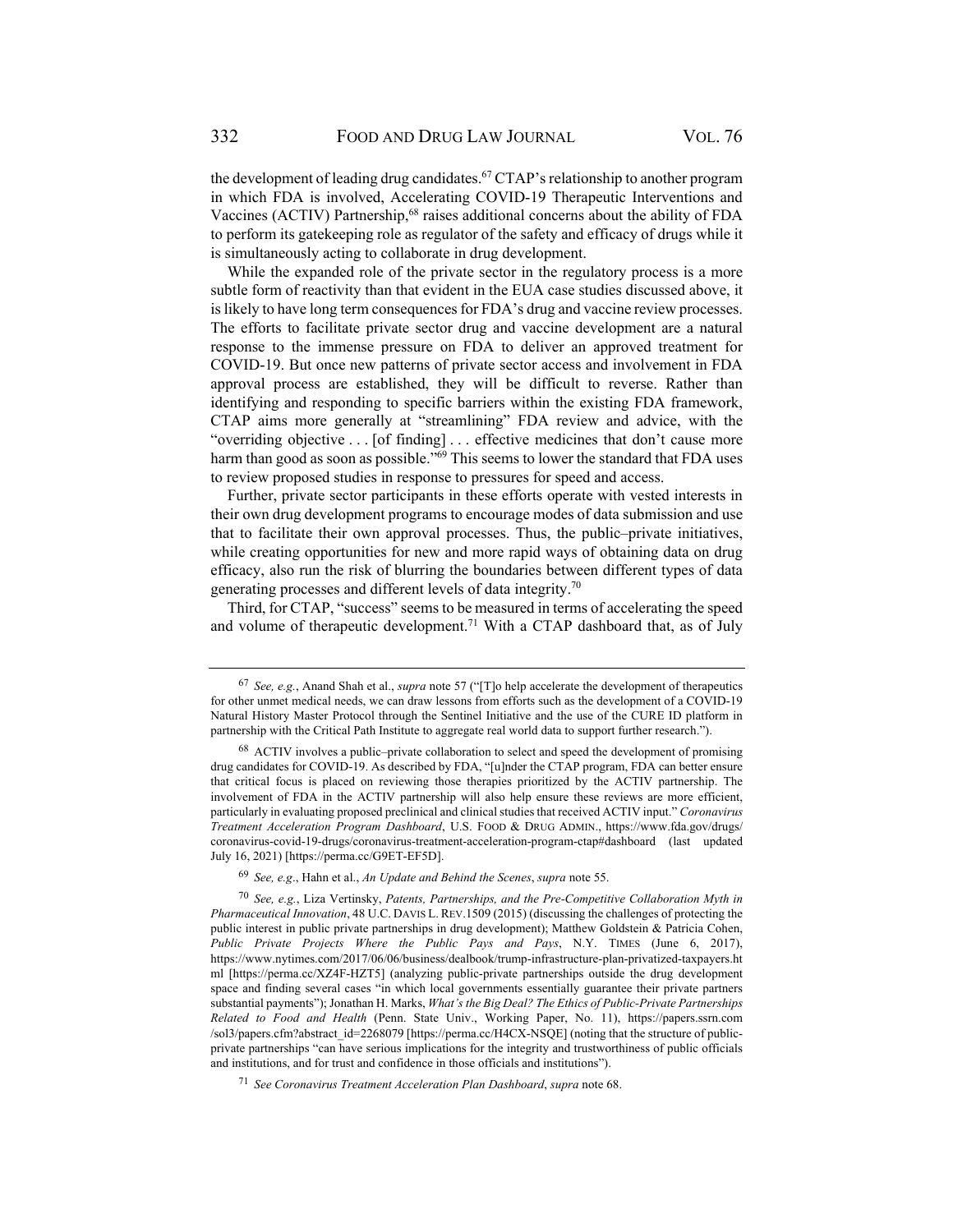2021, highlights more than 620 drug development programs in progress, 460 trials being reviewed, ten treatments authorized for emergency use, and one treatment (remdesivir) already approved,<sup>72</sup> CTAP's measure of success seems to focus largely on metrics that are meant to appeal to a public desperate for a treatment and a political constituency that wants to highlight progress in combatting the pandemic.

In this vein, the recent FDA approval of Veklury (the brand name for remdesivir) under the auspices of CTAP is very likely an example of reactivity at work. On October 22, 2020, FDA announced the approval of Veklury pursuant to the CTAP program as the first approved drug to treat COVID-19.73 But FDA's approval of Veklury has since been called into question in ways that cast it as an example of regulatory reactivity. Scientists have criticized FDA's approval of Veklury and WHO now specifically recommends against the use of remdesivir for COVID-19 patients on the grounds that there is currently no evidence that it improves survival and other outcomes in these patients.74

Overall, CTAP's focus on accelerating regulatory review and supporting the speedy development of new treatments promises speed without adequate attention to (indeed, perhaps even at the expense of) safety and efficacy. From the start, the roll-out of CTAP has been a product of reactivity, involving 1) a departure from established processes for working with the private sector 2) in direct response to political and public pressures,75 as well as private sector interests in reducing the requirements for approval of clinical studies 3) resulting in an extreme emphasis on speed and volume of private sector protocols and studies under review at FDA. Thus, not only are CTAP's actions and procedures prone to reactivity, but, arguably, CTAP itself is an example of FDA reactivity in the face of political and public pressure.

#### **IV. MOVING AWAY FROM REGULATORY REACTIVITY**

Reactive modes of agency decision-making can be understood as falling into a gray area difficult to scrutinize under existing administrative law frameworks. Reactivity occurs in areas in which agencies are used to wielding their authority and in which agencies are held to have particular expertise, making specific occurrences of reactivity subject to legal scrutiny, as well as being difficult to identify and prove. The law seemingly provides ample mechanisms for evaluating and setting aside:

actions, findings, and conclusions [that] are found to be . . . (A) arbitrary,

capricious, an abuse of discretion, or otherwise not in accordance with the

<sup>72</sup> *See id.*

<sup>73</sup> *See FDA's Approval of Veklury (Remdesivir) for the Treatment of Covid-19—The Science of Safety and Effectiveness*, U.S FOOD & DRUG ADMIN.(Nov. 22, 2020), https://www.fda.gov/drugs/drug-safety-andavailability/fdas-approval-veklury-remdesivir-treatment-covid-19-science-safety-and-effectiveness [https://perma.cc/6DCJ-BYTD].

<sup>74</sup> *See, e.g*., Michael Day, *Covid-19: Experts Criticise Claim That Remdesivir Cuts Death Rates*, 370 BRIT. MED. J. m2839 (July 14, 2020), https://www.bmj.com/content/370/bmj.m2839 [https://perma.cc/ B7HL-5ANM]; Press Release, World Health Org., WHO Recommends Against the Use of Remdesivir in COVID-19 Patients (Nov. 20, 2020), https://www.who.int/news-room/feature-stories/detail/whorecommends-against-the-use-of-remdesivir-in-covid-19-patients [https://perma.cc/JY76-FMAH].

<sup>75</sup> *See, e.g.*, Veronica Stracqualursi, *Trump, Without Evidence, Accuses FDA of Delaying Coronavirus Vaccine Trials and Pressures Agency Chief*, CNN (Aug. 23, 2020), https://www.cnn.com/2020/08/ 22/politics/trump-fda-coronavirus-vaccine/index.html [https://perma.cc/FU3N-2J23].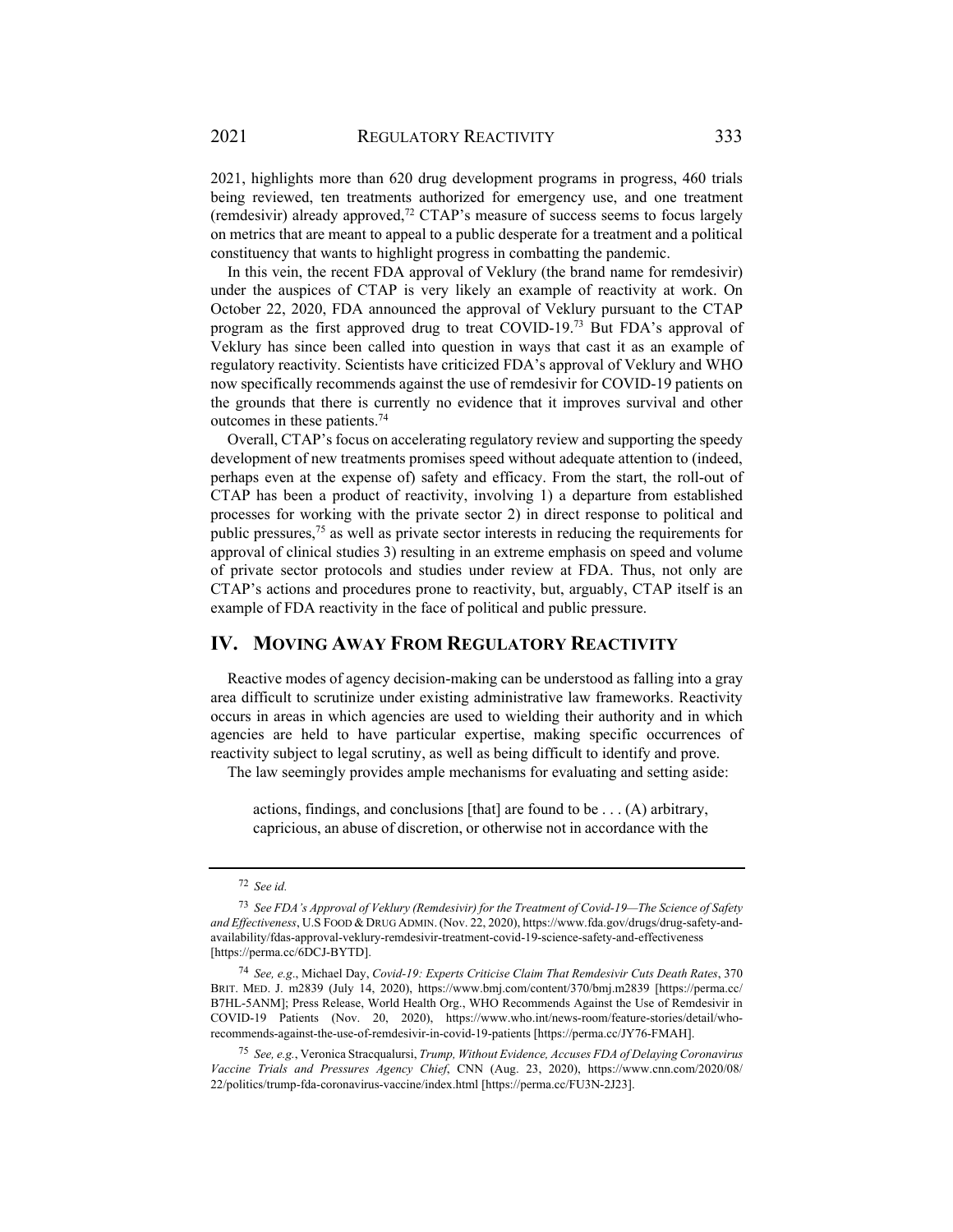law; . . . (C) in excess of statutory jurisdiction, authority, or limitations, or short of statutory right; (D) without observance of procedure required by law;  $\ldots$  [or] (F) unwarranted by the facts.<sup>76</sup>

However, the purported adherence by agencies, while in reactivity mode, to what may seem to non-experts as agency procedures, evidence-based standards, and expertise, makes it exceedingly difficult to actually establish that these actions (and potentially inaction) fall under any of these categories. The elusive nature of regulatory reactivity and its capacity to dodge scrutiny is primarily due to agencies' proficiency in using their own internal frameworks and unique jargon to portray their actions while in reactivity mode as consistent with long-held data-driven approaches. As shown by the case studies above, agencies operating in reactive mode can, and often do, produce ex post language, such as references to scientific data of dubious quality, that seemingly justifies a given decision. This is particularly true when agency decisionmaking requires a balancing of competing interests while considering complex subject matter in which the agency is held to have expertise.

The difficulty of holding agencies accountable for decisions and actions while in reactive mode is further exacerbated by well-established administrative law doctrines such as *Chevron* deference and the presumption against review of agency inaction under *Heckler v. Chaney*. 77 These doctrines make courts highly reluctant to step into an agency's shoes, leaving gray areas that are effectively beyond the reach of courts. While there are good reasons for according some measure of deference to agencies, this freedom from review without similar freedom from public and political pressure allows agencies to make reactive decisions that may undermine the foundations on which the authority to make these decisions is established: impartiality, objectivity, and expertise. Although these challenges to administrative decision-making may not be new or unique to regulatory reactivity, the COVID-19 pandemic has exposed the consequences of such decision-making to broader public scrutiny. Given the significant immediate ramifications of reactivity for public health, it is critical to find ways in which agency reactivity may be curtailed and, where prevention is impossible or unsuccessful, addressed.

One possible way of nipping regulatory reactivity in its bud would be to address its primary cause: outside pressure on the agencies—in this case, FDA—to act in ways that align with private interests rather than public health concerns. Insulating agencies from the pressures exerted by outside influences, while at the same time retaining external accountability, has long been considered the best way to maintain their independence and adherence to long-term policy goals, professionalism, and evidencebased standards. Yet, while calls to make FDA more independent from political and special interest pressures are not new, increased independence has remained elusive. Well before the current pandemic, a number of former FDA commissioners publicly advocated for making FDA an independent agency, rather than an agency under the direction of HHS, on the grounds that by making it less vulnerable to the broader political pressures and agendas of HHS, the agency could better focus on its public

<sup>76 5</sup> U.S.C. § 706(2).

<sup>77</sup> *See* Chevron U.S.A. v. Natural Res. Def. Council., 468 U.S. 837 (1984) (establishing the principle of judicial deference to agency interpretation of its statutory powers where Congress has not spoken directly to the issue); Heckler v. Chaney, 470 U.S. 821 (1985) (ruling that an agency's decision not to pursue discretionary enforcement action is unreviewable under the Administrative Procedure Act).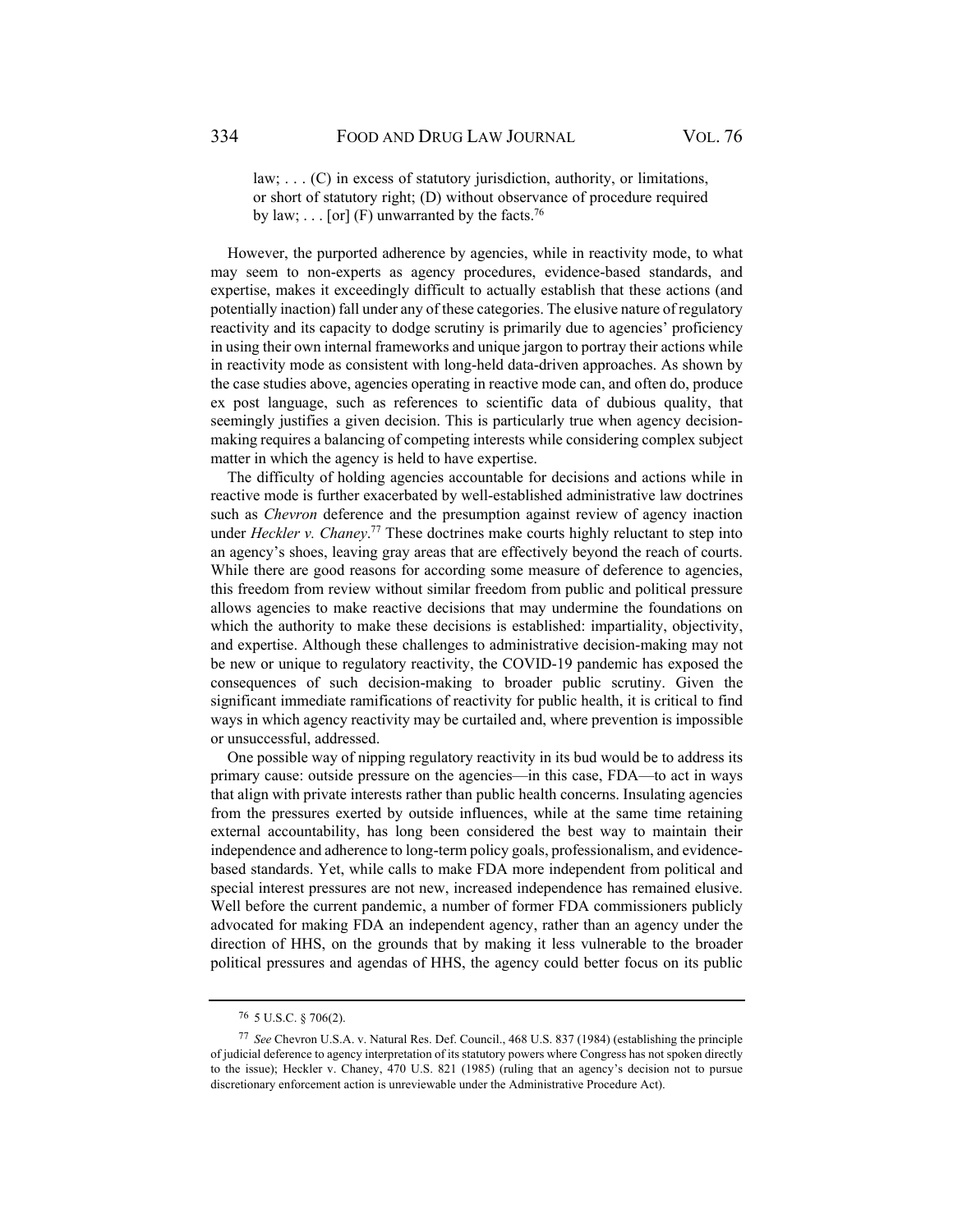health mission.78 But turning FDA into an independent agency depends entirely on the political will of the current administration and Congress, and remains unlikely to occur any time soon. As an intermediate step in moving towards greater independence, we have in other work proposed tasking an independent, trusted review body with the review of FDA decisions.79 This would reduce departures from evidence-based decision-making and make the role of outside influences more transparent without any radical changes to the existing regulatory structure.

Another more easily and immediately attainable way of curbing regulatory reactivity would be to include strategies for precommitting to decision-making pathways in emergency settings that can retain the basic principles of evidence-based decision-making while allowing for necessary forms of flexibility. The goal would be to limit the effects of outside pressure by tethering agencies to predetermined standards and procedures in ways that make it harder to depart from them without clear, evidence-based justifications. In other words, by committing to a certain set of rules in advance, and stress testing these rules to see how they function in emergency settings, agencies may decrease the likelihood of reactivity. While FDA has engaged in efforts to improve emergency preparedness and has developed standards such as the EUA standards to guide emergency decision-making, significant discretion remains within this framework. The existing emergency approaches allow emergency responses through increased flexibility without also providing an adequate framework to guide the tradeoffs that are made. There is no predetermined framework to guide how this increased discretion is exercised, leaving open opportunities for further refinement and stress testing of emergency preparedness decision frameworks.

The last and, admittedly, most cumbersome (and, thus, least attainable) way of curbing reactivity is to change the standards for evaluation of agency decisions and actions so as to increase the level of scrutiny of agency decisions and actions made during an emergency. Courts may, for instance, practice a diminished level of *Chevron*  deference or craft an exception to the *Chevron* doctrine when agency decisions and actions are made during a time of public health emergency. This last suggestion entails extended considerations within interrelated areas of administrative law that vastly exceed the scope of this Article. We mention it here, however, as a way to draw attention to the need for further scrutiny of seemingly justified regulatory decisions that, upon closer examination, may reveal a departure from long-held, science-driven regulatory frameworks.

The three approaches discussed above serve as the beginning, rather than the end, to a much-needed conversation about how to equip agencies such as FDA to avoid, or at least mitigate, the harms of reactivity.

<sup>78</sup> Nicholas Forko, *Decrying Political Pressure at FDA, Former Commissioners Breakaway Plan*, STAT NEWS (Oct. 19, 2018), https://www.statnews.com/2018/10/19/seven-former-fda-commissionersthink-the-agency-faces-too-much-political-pressure/ [https://perma.cc/FC2S-5L7C] ("While FDA's mission has always been politicized, the issue is particularly salient now given President Trump's propensity for pressuring the agency to prioritize politically popular policies.").

<sup>&</sup>lt;sup>79</sup> In other work, we have developed a proposal for re-funding the Office of Technology Assessment and tasking it with the role of reviewing decisions by FDA in a credible and transparent manner, limiting departures from evidence-based decision-making, and building public trust in the ultimate decisions made. *See* Yaniv Heled, Ana Santos Rutschman & Liza Vertinsky, *An Institutional Solution to Build Trust in Pandemic Vaccines*, HARVARD PUB. HEALTH REV. (last visited Aug. 10, 2021), https://harvardpublic healthreview.org/31-article-heled/ [https://perma.cc/9B3A-8J2C].